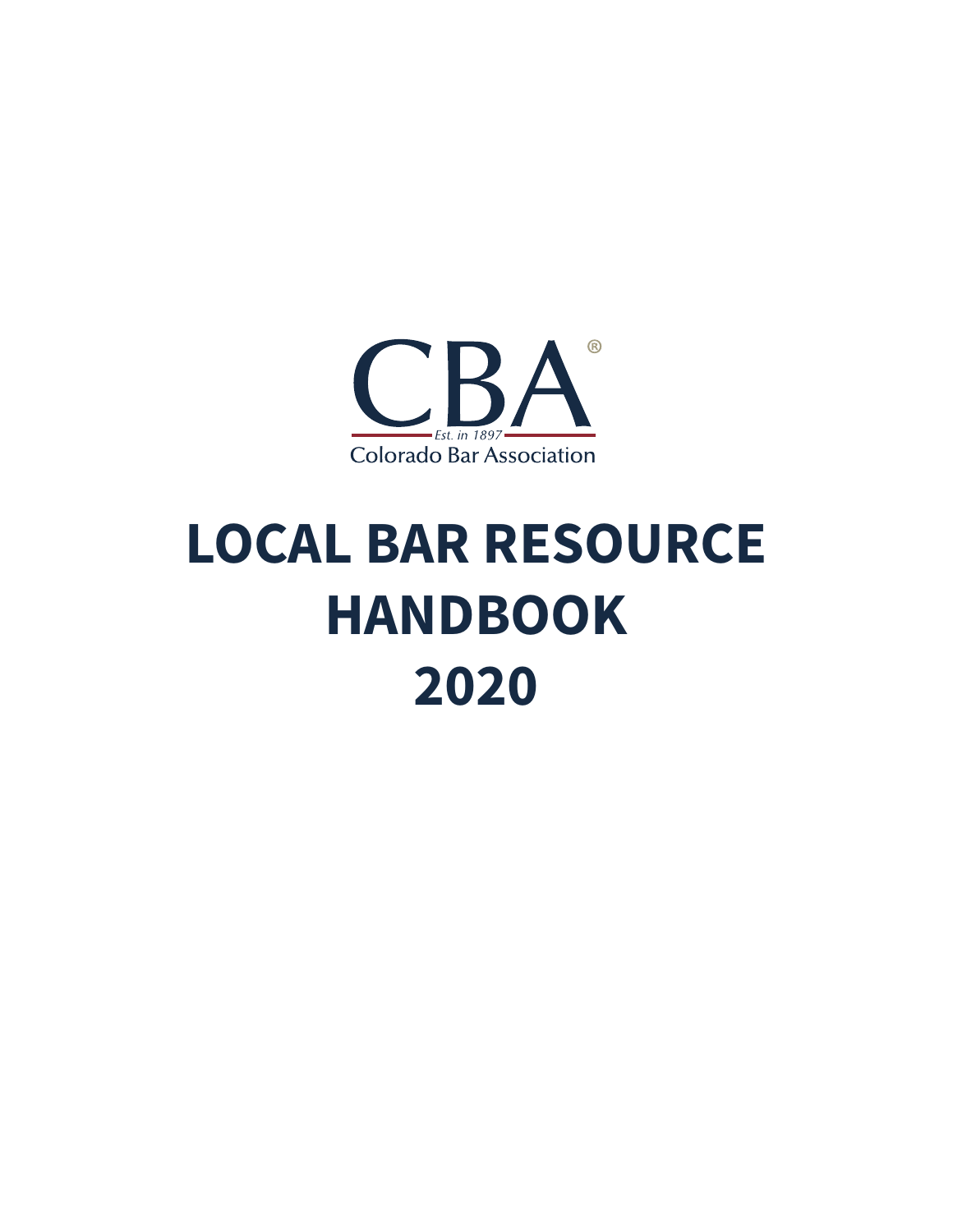# TABLE OF CONTENTS

#### ...... Introduction

#### ...... CBA Contacts

# & Links to Information

- ............. CBA Contact List
- ............. CBA Bylaws
- ............. CBA Benefits
- ............. CBA Sections Best Practices
- ............. CBA Board of Governors
- ............. COLAP Colorado Lawyer Assistance Program
- ............. Colorado Lawyers Helping Lawyers
- ............. Colorado Supreme Court Office of Attorney Regulation
- ............. Young Lawyers Division
- ............. Liaison Positions
- ............. CLE Information
- ............. Colorado Attorney Mentoring Program (CAMP)
- ............. Specialty Bar Contact List
- ............. General All CBA Member Communication
- ............. Listservs
- ............. Section and Committee Listservs
- ............. Newsletter Listservs

# ...... Local Bar Associations & Structure

- ............. Structure
- ............. Local Bar Contact List
- ............. Secretary of State Filings
- ............. Tax Filings
- ............. Membership Dues
- ..................... Local Bar Roster
- ..................... Local Bar Dues Report
- ............. Budgeting, Banking, Reserves, Card Processing
- ............. Board of Governors
- ............. CBA Regions
- ............. Map of Regions
- ............. Bylaws
- ............. Mission Statement
- ............. Governing
- ............. Officer Duties
- ............. Passing the Torch-Succession Planning

..................... Suggested Reading ..................... Orientate New Bar Leader ..................... Develop Leadership Skills ............. Meeting Protocol and Communication ..................... Protocol and Communicating with Members ..................... Scheduling Meetings and Events ..................... Communicate with your Bar Association ..................... Technology ..................... Website ..................... Presidential Visits ..................... Local Bar Emails ..................... CLE and Speakers for Your Events .................... Bar Functions & Networking Events ........... Types of Events ........... Planning Your Event ........... To Charge or Not to Charge ........... Marketing Your Event

# ..... Pro Bono

............ Ethical Guidelines ............ Recognition ............ Encourage Participation ............ Coordination of Opportunities ............ Local Recognition ............ Ask-A-Lawyer Days ............ Planning & Advertising ............ Legal Services Corporation ............ Other Types of Volunteer Opportunities

# ..... Attorney Mentoring

- ............ Benefits ............ Recruitment ............ Criteria
- ............ Documents
- ............ Matching
- ............ Success
- ............ CAMP

# ..... Appendices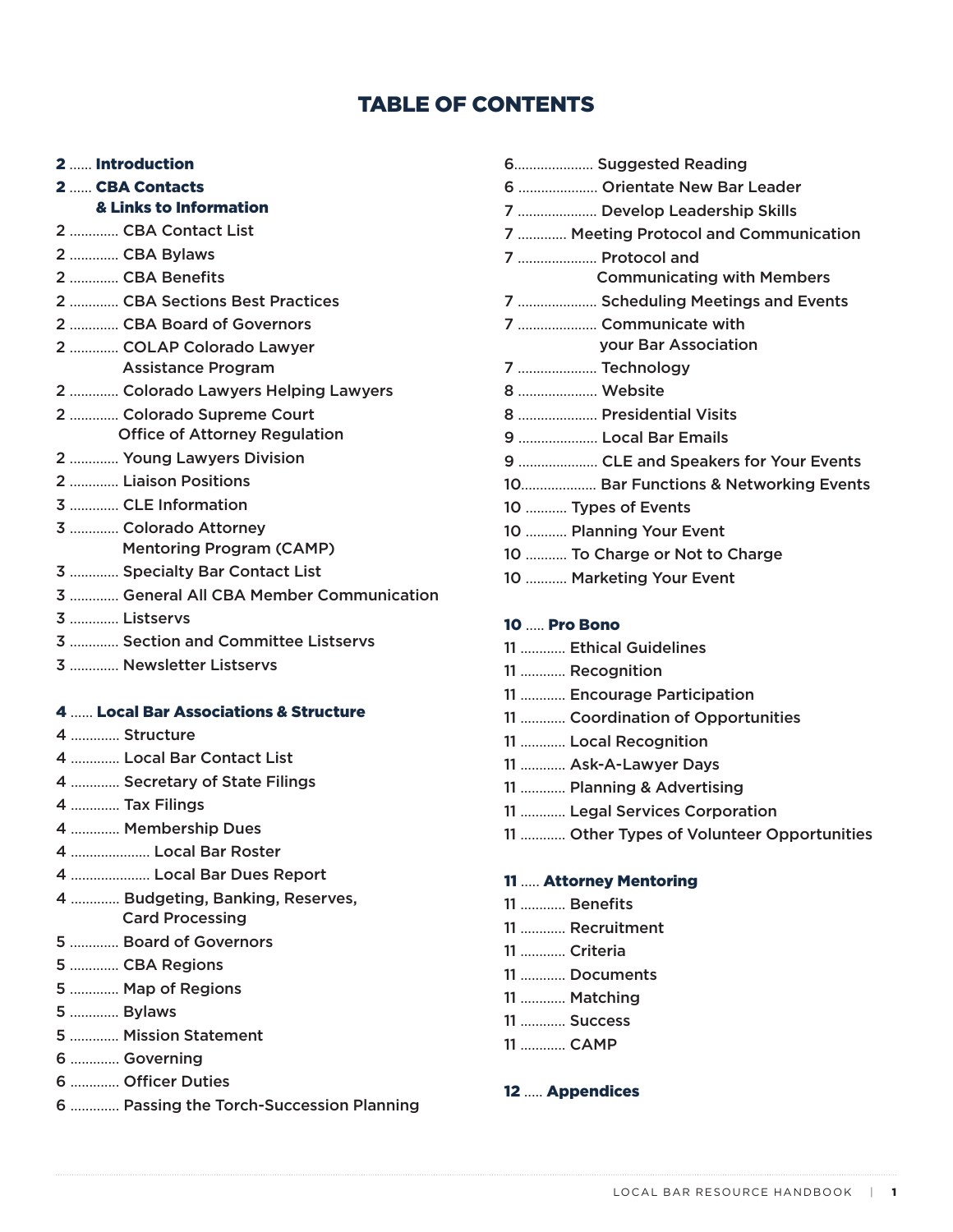# **Introduction**

Welcome to the Local Bar Resource Handbook. This handbook was created by bar executives for bar executives.

# CBA Contacts and Links to Information

#### **CBA Contact List**

The Colorado Bar Association (CBA) is an invaluable resource for both local bar leaders and for attorneys. There is a wealth of information on the CBA's website, as well as staff equipped to assist you with local issues.

cobar.org

303-860-1115, Toll-free in Colorado: 800-332-6736

Executive Director, Amy Larson *alarson@cobar.org 303-824-5365* Deputy Executive Director & COO, Dan Sweester *dsweester@cobar.org 303-824-5354* Communications/Membership Director, Heather Folker *hfolker@cobar.org 303-824-5350*  Local Bar Relations & Access to Justice, Kathleen Schoen, *kschoen@cobar.org 303-824-5305* Board of Governors, Jessica Lindzy *jlindzy@cobar.org 303-824-5343*

# **CBA Bylaws**

CBA Bylaws can be found here: cobar.org/Portals/COBAR/Repository/cbabylaws19. pdf?ver=2019-11-04-082759-223

#### **CBA Benefits**

Login to cobar.org/perks to access benefit information.

# **CBA Sections Best Practices**

A Best Practices Handbook for managing sections: cobar.org/portals/cobar/repository/sections/ BestPracticesPlaybook.pdf

- Nominations and elections
- Council composition
- On-boarding new members
- On-going engagement and communications
- Legislative process
- Fiduciary obligations and finances
- Micro volunteering
- Meeting protocol
- Section coordination

# **CBA Board Of Governors**

Orientation information can be found online: cobar. org/About-the-CBA/Governance/Board-of-Governors/ Board-of-Governors-Orientation

**COLAP Colorado Lawyer Assistance Program**  coloradolap.org

**Colorado Lawyers Helping Lawyers** clhl.org

#### **Colorado Supreme Court Office of Attorney Regulation**

Helps the Colorado Supreme Court regulate the practice of law in Colorado through various programs. The office oversees attorney admissions, attorney registration, mandatory continuing legal and judicial education, attorney diversion and discipline, regulation of the unauthorized practice of law, and inventory counsel. Here are a few helpful links:

#### **Complaints/Discipline**

For members of the public to find out about the complaint process and launch an investigation coloradosupremecourt.us/Complaints/File\_ ComplaintAgainstAtty.asp 303-457-5800

#### **Young Lawyers Division (YLD)**

The YLD exists to serve law students and new lawyers. It is a great source of enthusiastic participants. The YLD puts on CLEs, hosts networking events, helps facilitate volunteer opportunities, and creates pathways to leadership positions within the Bar and our communities. The YLD is great about partnering with other groups to create some great events. Any member of the CBA who is under 37 or has been in practice for less than five years is automatically a "young lawyer." If you'd like to know more about the YLD, including how to become more involved, contact the current chair, or staff liaison Jess Ham. Consider reaching out to a young member in your bar association and asking them to serve as a YLD liaison from your local bar to communicate information both directions. cobar.org/For-Members/Young-Lawyers-Division

# **Liaison Positions**

The CBA has developed a strategic plan titled Refocus 20/20. One of the directives of the plan is to assign each member of the CBA Executive Council, District Vice Presidents and Section Leaders to act as liaison to one of the Local Bar Associations.

The assignments are listed at this link: cobar.org/Aboutthe-CBA/Governance/CBA-Executive-Council. This liaison is an excellent resource and contact point person for connecting your local bar to the CBA.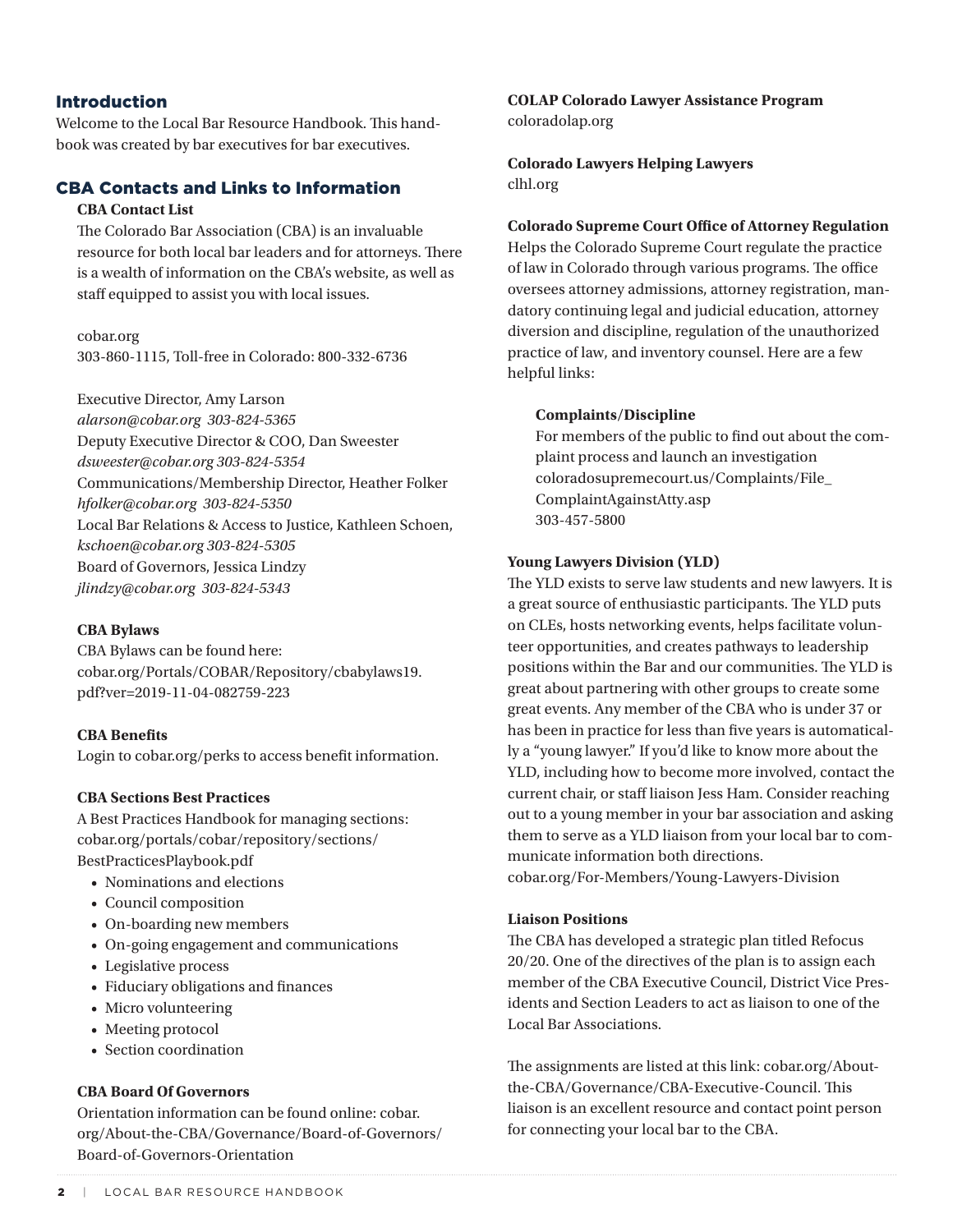## **Continuing Legal Education Information**

Each attorney must submit his or her own affidavit. To enter an affidavit, go to cletrack.com/ and enter your Bar # and DOB. Then on the next screen: Click "enter online affidavit", Click "seminar", Enter course ID 7XXXXXX. If you do not know the CLE Course ID, you can search for it in the course lists listed by year. Use the direct link below or the above link and then on the left-hand menu hover over "Continuing Legal Education" then "Accredited Courses." coloradosupremecourt.com/Current%20 Lawyers/ AccreditedCourses.asp Then download the "Accredited Programs Listed by Date" document. Then search that document (Ctrl + F) for EPCBA courses using our sponsor name "PASBAR". And then click "Load Affidavit." On the next screen, enter the number of credits and click the "no" option for whether it is accredited in another state. Having problems with entering an online CLE affidavit? Email: cleinfo@csc.state.co.us or 303-928-7771

# **Colorado Attorney Mentoring Program (CAMP)**

Pairs attorney mentors and mentees across the state. They have everything from informal, low commitment mentoring programs to year-long, 15 CLE credit programs. The link to the mentoring page can be easily inserted into a local bar website, just contact them.

Director, J. Ryann Peyton coloradomentoring.org 303-928-7750

#### **Specialty Bar Contact List**

There are a variety of specialty bar associations and they are all listed on the CBA's website cobar.org/Local-Bar-Associations/Specialty-and- Minority-Bar-Associations

- Asian Pacific American Bar Association of Colorado
- Association of Corporate Counsel
- American Academy of Matrimonial Lawyers, Colorado Chapter
- Colorado Criminal Defense Bar
- Colorado Chapter of the Federal Bar Association
- Colorado Defense Lawyers Association
- Colorado Hispanic Bar Association
- Colorado Trial Lawyers Association
- Colorado Women's Bar Association
- Colorado Indian Bar Association
- Colorado Lesbian Gay Bisexual Transgender Bar Association (LGBT Bar)
- Faculty of Federal Advocates
- Mother Attorneys Mentoring Association
- Sam Cary Bar Association
- South Asian Bar Association of Colorado

#### **General All CBA Member Communication**

- C-brief comes out monthly
- Social media
- Website
- CBA Community
- Jobs Board
- Judicial Vacancies
- Opinions
- e-Legislative Reports/Media Summaries

#### **Community**

Members can login to the CBA web site at community. cobar.org/home to manage email preferences, discussion lists and newsletters. Please note that members will receive section and Bar newsletters automatically based on memberships.

# **Section and Committee Listservs**

- Agricultural and Rural Law Section
- Alternative Dispute Resolution Section
- Animal Law
- Business Law Section
- Civil Rights Section
- Communications and Technology Law Section
- Construction Law Section
- Criminal Law Section
- Disability Law Section
- Elder Law Section
- Entertainment and Sports Law Section
- Environmental Law Section
- Ethics Committee
- Family Law Section
- Government Counsel Section
- Health Law Section
- Immigration Law Section
- Intellectual Property Law Section
- International Law Section
- Judicial Liaison Section
- Juvenile Law Section
- Labor and Employment Law Section
- Litigation Section
- Military and Veterans' Affairs Section
- Modern Law Practice Initiative
- Natural Resources & Energy Law Section
- Open Forum
- Privately Held Business/Business
- Real Estate Law Section
- Solo Small Firm Practice Section
- Taxation Law Section
- Trust and Estate Section
- Water Law Section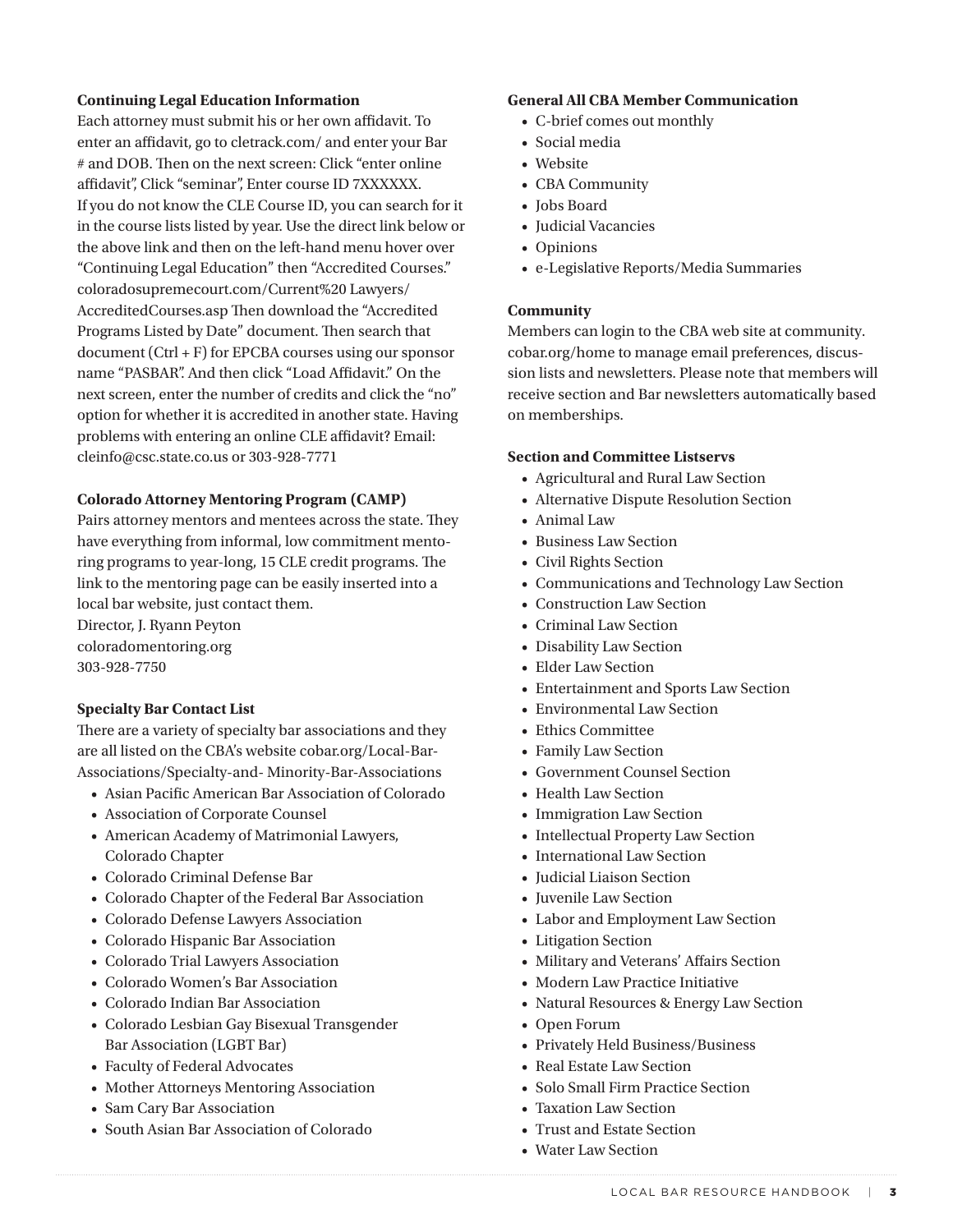- Workers' Compensation Section
- Young Lawyers Division

# Local Bar Associations & Structure

# **Structure**

There are 26 local bar associations. Six of the Local Bar Associations utilize Executive Directors who report to the individual Local Bar board. The remaining twenty Local Bar Associations utilize the board members of the Local Bar as their leadership structure.

# **Local Bar Contact List**

For information on the 26 local bars go to: cobar.org/ Local-Bar-Associations

- Geographical areas served
- Link to join the local bar
- Contact information for President and Executive Director
- Phone number for local bar
- Dues structure
- View members
- Local Bar Handbook

# **Secretary of State Filings**

Each year, your Bar Association needs to file updated information and periodic reports with the Colorado Secretary of State. It will be on the same date each year and is a short form available on the Colorado Secretary of State Website. Often a prior bar leader will receive the email reminder for the updated report or change in the entity. Many smaller volunteer run bars use the office address of the current President as the principal place of business for the bar association.

# **Tax Filings**

Mark deadlines that IRS documents must be filed each year to maintain your non-profit Status. Your Non-Profit status may also assist in getting lower rates on renting meeting space. You will want to keep current on your filings to maintain tax-exempt status and keep a copy of your tax-exempt documentation accessible to all bar officers so that it may be referenced when needed for events. Go to: irs.gov/help/tools

# **Membership Dues**

Each local bar determines the dues structure for their bar. Your dues structure must be communicated to the CBA by January 1 of each year for the next year.

Contact: Heather Folker hfolker@cobar.org The CBA provides local bars several membership tracking reports. They are a valuable resource of information about your membership and the income you generate.

# **Local Bar Roster**

This report lists your current membership as of the report date. See below for a description of some of the columns.

| Customercd             | CBA customer number                   |
|------------------------|---------------------------------------|
| Customeraltcd          | Attorney number                       |
| Customertype           | CBA customer type                     |
| <b>Start Date</b>      | Usually the current dues term         |
|                        | period but may differ if paid earlier |
|                        | or later in year                      |
| License Date2          | Colorado Bar admit date               |
| Join Date              | Latest membership date                |
| Customer Type          | CBA customer type                     |
| <b>First Join Date</b> | First joined CBA Bar                  |
| Custom                 | Your local bar customer type          |

# **Local Bar Dues Report**

This report lists the dues payments received in the previous month. It arrives via email and is also sent through regular mail with the membership dues check for the month.

# **Budgeting, Banking, Reserves, Card Processing**

It is important to create and maintain a yearly budget for your bar association. There are several software programs that simplify the process. Determine if the budget should be approved by the Executive Committee or the entire board. Also, as the Executive Committee changes, make adjustments to checking account and debit card signature authorizations. Determine if check writing and transfers between accounts should be restricted for audit purposes.

Reserve accounts might be appropriate for your bar association to meet future obligations. You may determine that a reserve amount should be established as a goal for your bar association or you may determine that a reserve account should be created that impacts the balance sheet.

Utilizing a credit card payment process for your membership is an important consideration. Although the fees charged by the servicer will impact your profit, most members are accustomed to paying for events with a credit card for convenience. Some members may still prefer to pay by check or cash. Communicate the payment options you will offer to your membership.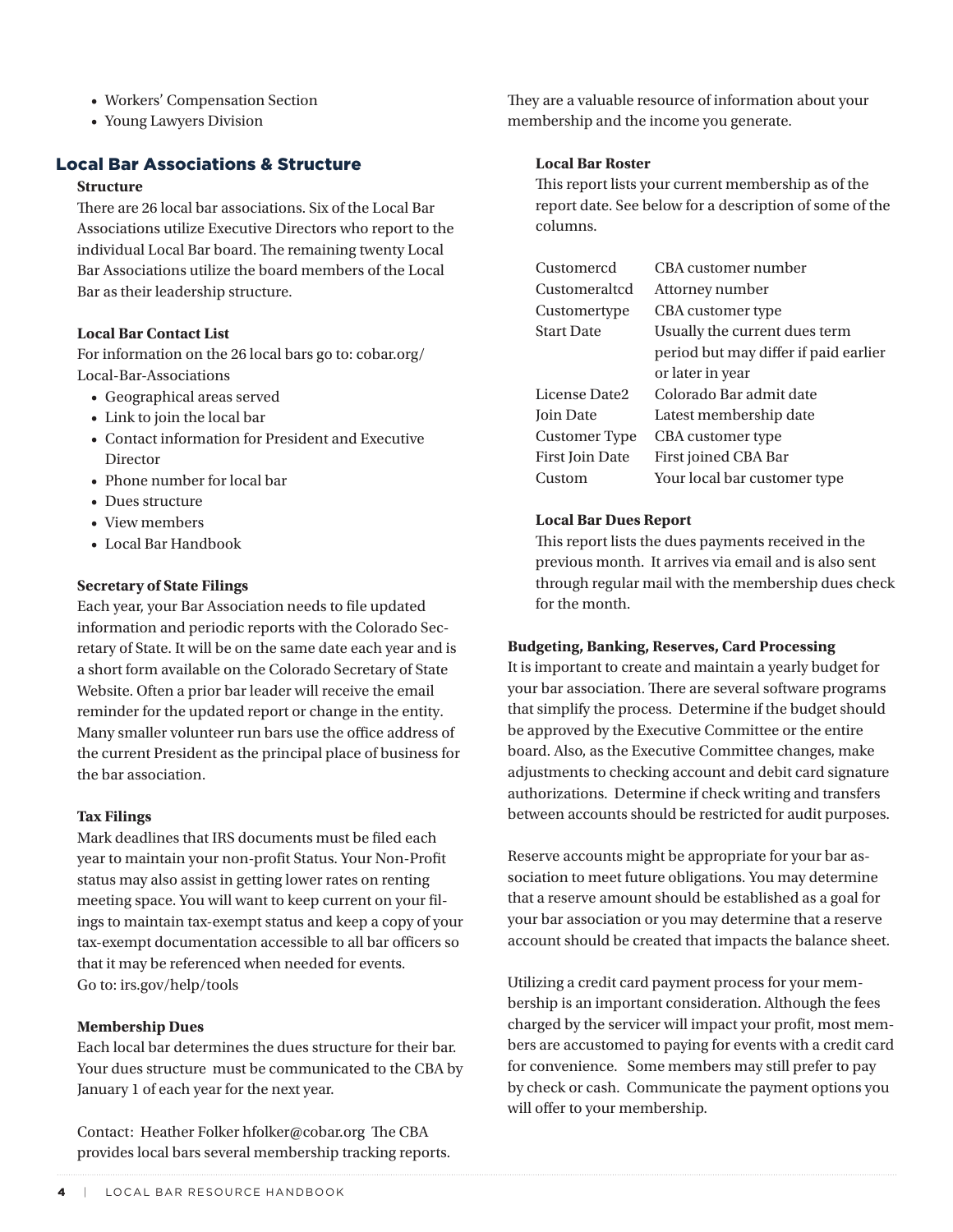# **Board of Governors**

The affiliated Local Bar Associations are entitled to have representation on the Colorado Bar Associations Board of Governors. The stipulations for Local Bar representation are laid out in Article 5 of the CBA Bylaws in the Appendix. This position works as a conduit between the CBA and the Local Bars around the state. Select your representative thoughtfully as the Board of Governor representatives need to attend two meetings per year, as well as communicate regularly with the Executive Council Liaisons and the Colorado Bar Association with information to your local bar and from your local bar.

#### **CBA Regions**

These regions dictate which Local Bars work together to make appointments for the Vice Presidents on the Executive Council for the CBA, elect Presidents on a geographically rotating basis and work with both the CBA and the ABA to provide services and information to members. It is very helpful to know which Local Bar Associations are in a region when marketing programs to increase attendance and share information with other bars. For example, you may invite a neighboring bar for a joint meeting or invite their members to a CLE presentation at your local bar.

| 1st Region | Denver                                      |
|------------|---------------------------------------------|
| 2nd Region | Adams-Broomfield, Arapahoe, Aurora,         |
|            | Douglas-Elbert, First JD                    |
| 3rd Region | Boulder, Larimer, Thirteenth District,      |
|            | Weld County                                 |
| 4th Region | Pueblo, Sixteenth, Southeastern, Southern   |
| 5th Region | El Paso, Fremont/Custer,                    |
|            | Heart of the Rockies, San Luis Valley       |
| 6th Region | Four Corners, Mesa County, Seventh JD,      |
|            | Southwestern.                               |
| 7th Region | Centinental Divide, Ninth JD, Northwestern, |
|            | Pitkin County                               |

#### **Map of Regions**



#### **Bylaws**

Bylaws are your governing documents and it is important that the document is clear and concise and sets out your guidelines for your organization. It is generally a good idea to have the bylaws posted on your website or otherwise available for members. Be sure to include how members maintain member status, how the membership votes, how your board will operate and meet, when and how elections will be held, and if your voting will be in person or by email or electronic means. The following policies and practices are important elements of any organization. Consider documenting them in your bylaws. An Example of Bylaws is included in the Appendix.

- Bonding
- Anti-trust policy
- Confidentiality policy
- Conflict of interest policy
- Ethics policy
- Whistleblower protection policy
- Code of conduct policy
- Directors and officer's liability insurance
- Board members removal policy
- Volunteer travel reimbursement policy
- Record retention and destruction policy

#### **Mission Statement**

A clear and concise Mission Statement is one of the things that will be used to describe your organization. A Mission statement describes the purpose of your bar association and a Vision Statement describes the values of your bar association. They can be combined to reflect both visions. An example of a Mission and Vision Statement is shown in the Appendices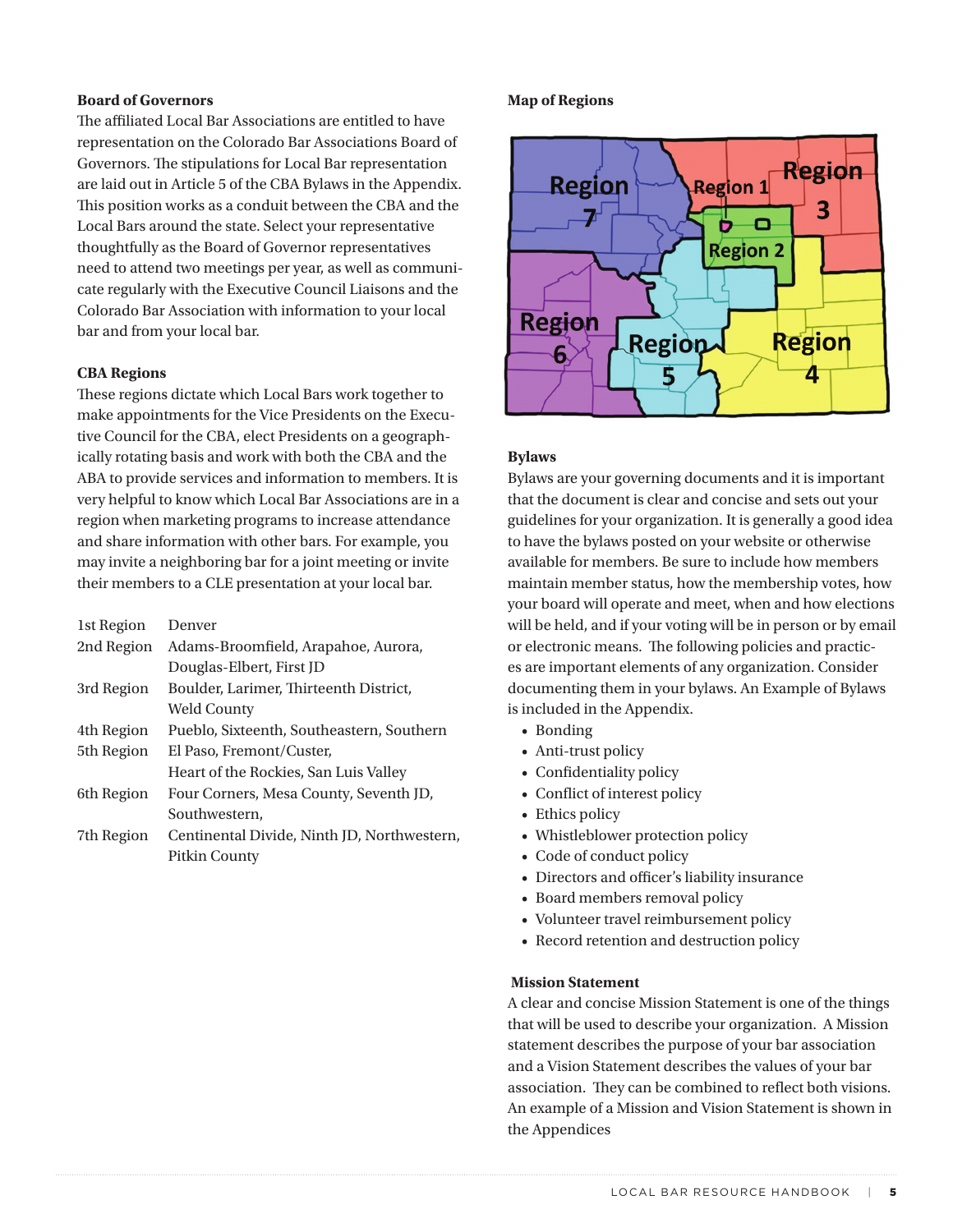# **Governing**

From the American Bar Association: "Good governance makes great organizations. We have collected some of our favorite governance resources here to help your board govern more effectively."

- Board Governance Key Roles and Responsibilities Building Your Board
- Evaluating Programs Fiduciary Case Studies Financial Oversight Policies and Practices

• Board-Executive Director Partnership americanbar.org/groups/bar\_services/resources/ resourcepages/governance.html

# **Officer Duties**

*President* — email communications to members; schedule board meetings and arrange for meals when necessary; Lead meetings, host and speak at events.

*Vice President* — assist president with communications and bigger events.

*Secretary* — File IRS Form 990-N; take board meeting minutes; work with President to create an agenda for each meeting; email all materials to board members and upload to Google Drive or website.

*Treasurer* — Check PO Box; gather bank statements and upload to Google Drive/website. Update/reconcile Quick-Books files; deposit cash and checks, issue reimbursement checks; and present financial status at year-end meeting.

*Past President* — Pass along experiential knowledge; facilitate transition to new President; be available to answer any and all questions.

*Board of Governor's Representative* — Represent your organization at the biannual CBA Board of Governors Meetings; provide members with summary of meetings; coordinate with CBA; connect with the Executive Council Liaison regularly; contact CBA to let them know when you have updated or changed your representative.

If your local bar or section has a representative to the Colorado Bar Board of Governors, please select an individual that can represent your entity well, communicate the information bi-directionally, and can attend the meetings. The group meets twice a year. It is further required that each year you provide the name of your BOG representative to the CBA. It is also a great idea to identify the Officers and BOG representative on your Bar emails in the signature line, and on your website. There is a special orientation video on the CBA website for new Board of Governors which EVERY NEW representative for onboarding and orientation to make your BOG rep and effective part of both organizations.

# **Passing the Torch — Succession Planning**

It is a CBA Best Practice to use a succession plan and term limits when it comes to leadership positions in a Local Bar Association. It is a good way to get new or younger members into leadership positions more quickly. It also keeps the organization infused with excitement and new and original ideas.

# **Suggested Reading**

*New Bar President* is the essential resource for any officer ascending to the role of President. The handbook outlines the President's key roles in governance, financial oversight and communication with members and the public. The handbook is comprehensive but succinct, and is loaded with practical tips, helpful checklists and an invaluable Presidential planning guide. americanbar.org/groups/ bar\_services/publications/nbp.html

*New Bar Board Member* speaks specifically to the unique role of Bar Association board members. The handbook helps readers. learn about the bar landscape, refreshes their understanding of fiduciary duty and the practices of exceptional boards, and helps them understand how every board experience is different. Use New Bar Board Member as a foundation for your orientation, or for any board training effort. americanbar.org/groups/bar\_services/publications/

*Bar Leader Weekly Magazine* Sign up for the Bar Leader Weekly Magazine- This weekly newsletter helps busy bar leaders stay up to date with the latest in bar association news and key issues in the legal profession. americanbar.org/groups/bar\_services/ publications/barleaderweekly/

# **Orientate New Bar Leaders**

New Bar leaders need to be orientated on how to effectively lead your Bar Association. Create a "New Bar Leader Handbook" to orientate your new bar leaders and transfer institutional knowledge. An example is in the Appendix. Possible topics, include:

- Expectations of your Bar leaders (e.g. time commitments and officer responsibilities)
- Annual events
- Banking and financial information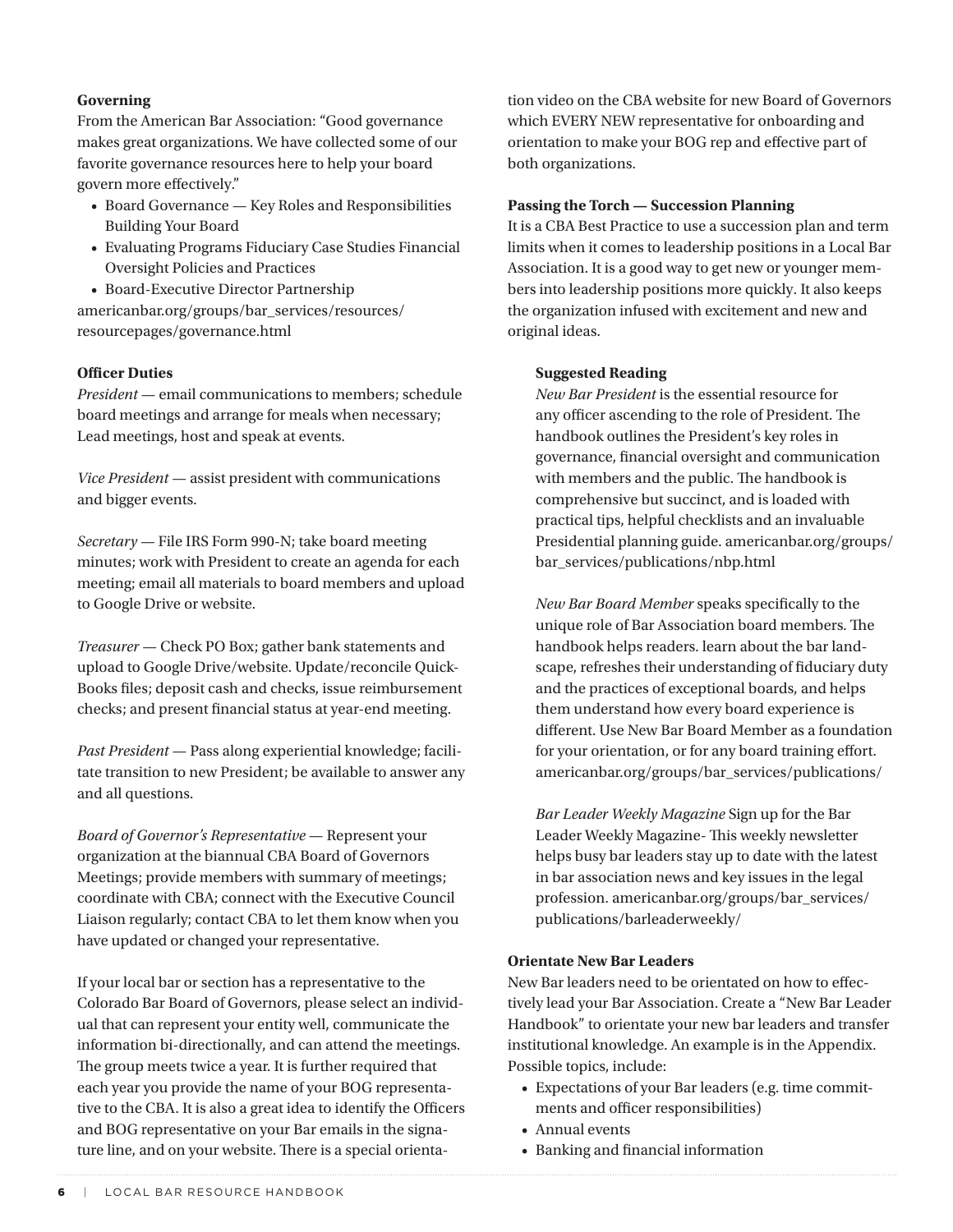- Usernames and passwords for email address and websites
- Organizational timelines identified to plan meetings in advance

#### **Develop Leadership Skills**

Bar leaders are expected to build relationships among legal leaders; raise awareness regarding issues facing the legal profession; and nurture effective leadership with respect to ethical, professional, and community service issues. Just as lawyers need to engage in CLEs, Bar leaders continue to develop their leadership skills and expose themselves to new ideas. There are a variety of organizations and tools available to Bar leaders in Colorado.

**Colorado Bar Association Leadership Training (COBALT)** is an interactive leadership training program designed to teach leadership skills and learn how to address challenges faced by leaders. For more information about how to participate and scholarship opportunities go to cobar.org/cobalt.

**American Bar Association's Bar Leadership Institute (BLI)** is the ABA's premier Bar leadership training program held over a 3-day weekend. For more information about how to participate and scholarship opportunities go to americanbar.org/groups/bar\_services/events/bli.html

# **Meeting Protocol and Communication Meeting Protocol and**

#### **Communicating with Members**

There is a little planning that must be undertaken to hold effective meetings. Most Bar Associations follow Roberts Rules of Order for Meeting procedure. Generally, the President of the Local Bar will set and lead the meeting and, in many cases, plan the meeting and location details as well. Any meeting should have an agenda that sets out the items that will be discussed at the meeting that is distributed to the attendees. Providing an agenda allows members to follow the meeting or place their comments at the appropriate discussion point. Allowing the members to view the agenda in advance on your website or in the meeting notice emails is a great method to generate interest and more discussion at meetings. An example of an agenda is included in the Appendix.

#### **Scheduling Meetings And Events**

Some entities will have more success by setting dates in advance and providing notice to the members or choosing a set repetitive date such as the 1st Tues-

day of each month. For smaller attendance events or meetings, it is often advisable to send a Doodle Poll (doodle.com) and pick the most requested date. Most local bars will schedule all their meetings for the upcoming year so that the information is on the website or an email to allow members to schedule and plan in advance. As a general rule, members can only attend a meeting with no scheduled conflicts, so 60 days' notice for a meeting allows attendees to plan. Look at the calendars for local schools for school breaks, local events, and event date clearing for the major holidays of each faith as well as any large sporting events such as the World Series or Superbowl to avoid conflicts. If you have a rural community, scheduling a meeting when most of your members will be at another community event is easy to avoid with a little calendar clearing.

Take the time to identify easy meeting spaces which may include court space, offices, restaurants and keeping an active list is advisable. Each event will also need a food and beverage budget and remember that some of your members may have different dietary needs or desires, so it is good to have an option for vegetarian/gluten free/vegan.

#### **Communicate with Your Bar Association**

Bar leaders must employ effective communication techniques to deliver relevant and timely information to their members. To develop these communication techniques, consider the following:

- Create an email address for your Bar Association
- Update your member's email list annually by contacting the CBA Membership department.
- Create a website where your members can easily access upcoming events, relevant documents, and classifieds.
- Utilize email programs such as MailChimp, Constant Contact or other programs that allow easy import of the member list as well as easy email templates for meetings and events.
- Keep your Local Bar Officer and Board of Governors representative contact information current and update it on your website, in emails to the members, and to the CBA. You must contact the staff at the CBA to update your list when changes occur.

#### **Technology**

One of the fundamental challenges for rural legal practitioners is feeling disconnected from the legal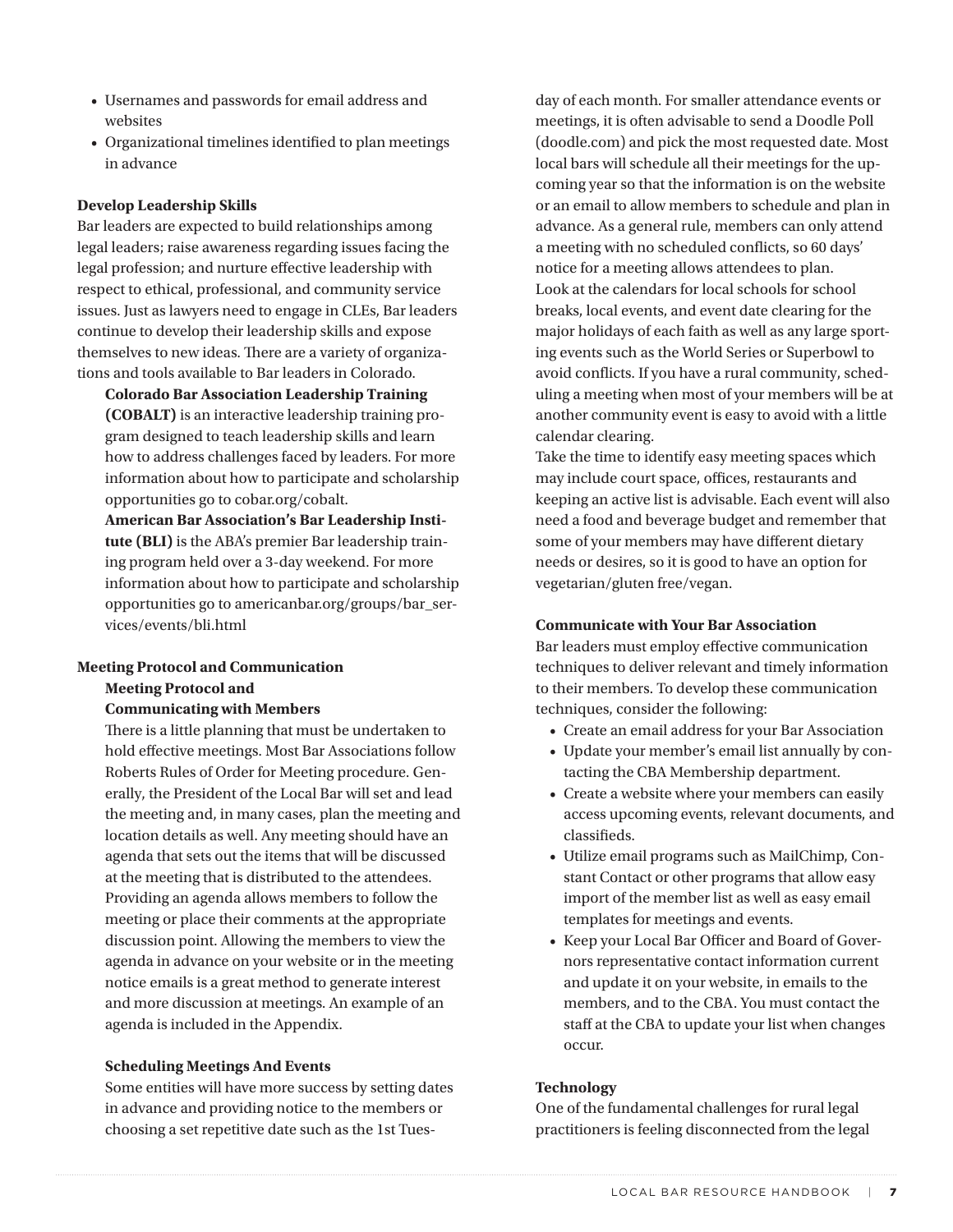community including their Local Bar Association. Some Bar Associations serve attorneys from several counties with no central location. In the vast swaths of Colorado, Local Bar Associations can serve as social and professional connection conduits. The crux becomes how to make that connection in the first place when the practicality of being in the same room is highly inconvenient?

Luckily, technology has permeated the legal field including filing, client communication, CLEs, and related social media. The technology available to Local Bar Associations doesn't have to be the latest and greatest to be effective. Bar Associations should refrain from placing a large capital investment into physical technology and instead look toward the infrastructure that is already present or present from other sources. For example, Bar Associations can capitalize on the Colorado Judicial Branch's efforts to modernize courtrooms. Most court rooms are now being retrofitted to include projectors, large screens, public Wi-Fi, and computer presentation options. Because courtrooms are designed for public use and many judicial officers are members of the Local Bar, it is an easy marriage to use courtroom tech for Bar purposes free of charge. Additionally, aside from appealing to millennials, social media has given us a variety of ways to connect to other attorneys and communities of all types and made doing so much easier. This is the type of cloud infrastructure that Local Bars should take advantage of and is freely available or at least at low cost. YouTube channels, Facebook live posts, Periscope sessions, podcasts, webcasts, and Twitter feeds are now tools that Local Bar associations can use in connecting to groups (large and small) and to communicate ideas and events. Local Bar Associations should consider investing time and effort in technology that will close the physical distances between communities and attorneys in Colorado. Consider the applicability of a phone attendance option for meetings with large geographical spans, a zoom meeting or a freeconference.com video feed where you can see members and members can see and interact with you. All you gener-

ally need is a webcam or a laptop with a camera. The CBA will post and promote anything to its followers as well. There is a social media posting form included in the Appendix. Just fill out the form and send it back to the address on the form and the CBA will post the information on Facebook, Twitter or any other options. By using the CBA feeds, the Local Bar Associations may get a wider reach than just using their own feeds.

#### **Website**

Keep your officer, BOG representative, and other contact information on your website current. You can also easily place your meeting minutes or other announcements on the website so that people can find information if they missed an email. Some smaller bars can have a basic website hosted by the CBA to reduce costs and management issues for the local bars. Your local bar website should always have the next meeting posted, and minutes from your last meeting, as well as upcoming events, agendas.

# **Presidential Visits**

#### **CBA President Visits to Local Bar Associations**

As provided by the CBA Bylaws, the CBA President visits every Local Bar Association. That means visiting all 26 local bar associations in Colorado during the President's one-year term running from July 1 through June 30.

The Local Bar visits are a highlight of each CBA President's term, providing the President with an opportunity to interact with CBA members from around the state and, most importantly, to get their feedback on the state of our profession.

The Local Bar visits are coordinated by a CBA staff member who serves as liaison with the Local Bar. That liaison will reach out to each Local Bar President or other leader to coordinate the visit. This initial contact will typically occur in the spring or early summer.

Some Presidents have a particular format in mind for the meetings while others will solicit input from the local leaders on what works best in a particular locale.

Oftentimes the visits include a lunch or dinner with the CBA President speaking about the President's plans for the coming year and a CBA staff member discussing the Association's member services and benefits.

The visit may also include a CLE presentation (the onehour ethics credit is always well received) as well as an appearance by the Court of Appeals judge who serves as liaison for the Local Bar. And the President always welcomes the opportunity to simply chat with local attorneys about the practice of law around the state.

From a logistical standpoint:

*• Scheduling:* The CBA liaison will contact the Local Bar leader and propose dates for the visit. While the CBA works to accommodate requested dates, the Pres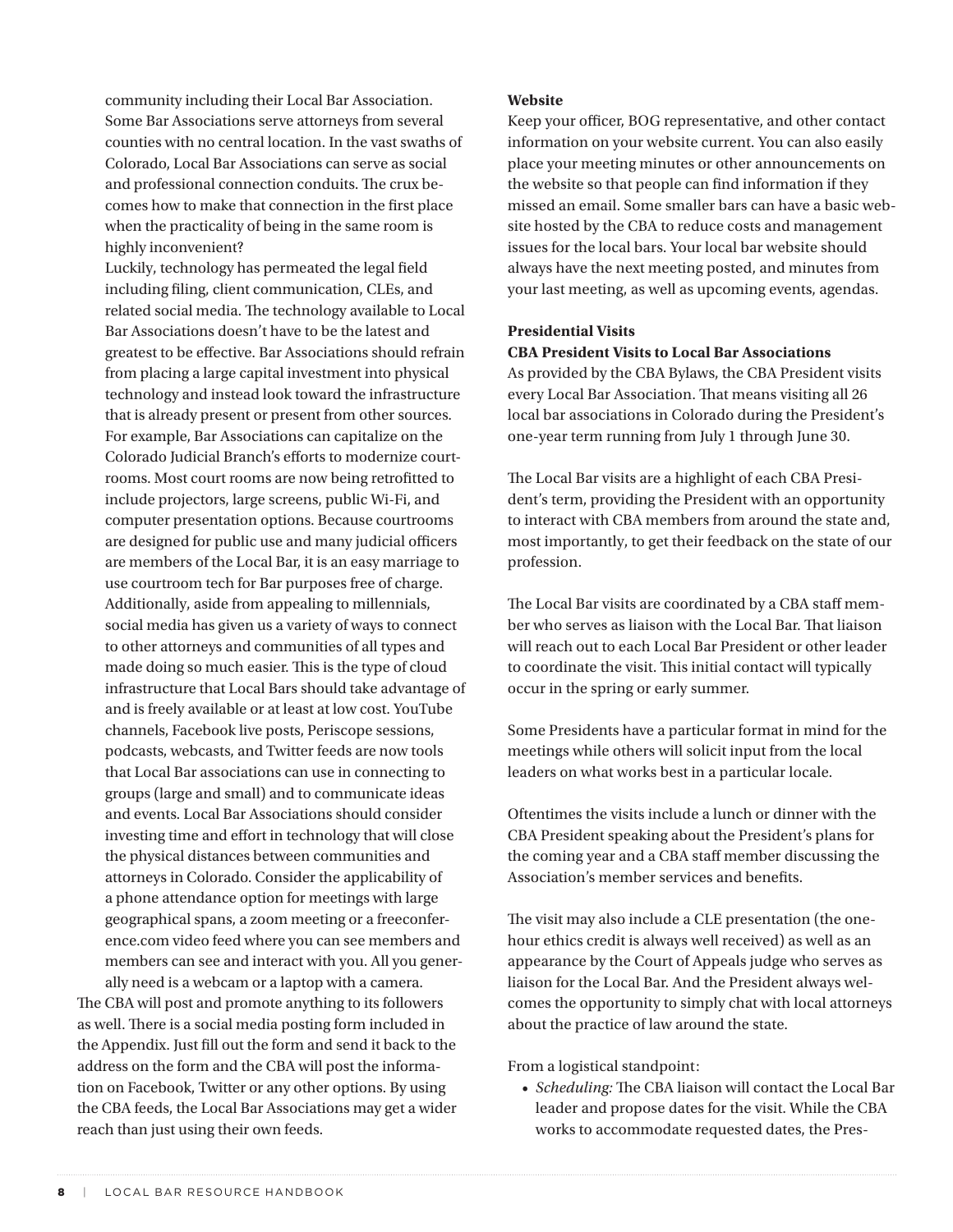ident's schedule does not always allow for complete flexibility.

- *• Local Bar responsibilities:* Once a date has been set, the Local Bar leaders will be responsible for: finding a suitable venue, ordering any food/drinks, and handling RSVP's. Some CLE presentations require A/V capabilities, so please keep in mind technical requirements when scheduling a venue. Remember to add all persons attending from the CBA to any final food/ drink orders.
- *• CLE:* The Local Bar leader should consider appropriate CLE topics for the Local Bar visit. The more relevant the topic, the more likely local members will attend the visit. The CBA liaison will coordinate with the President to schedule a CLE speaker once a topic has been identified. The CBA has a Speakers Bureau of ethics presenters at cobar.org/Local-Bar-Associations/CLE-Presenters-Available-for-Local-Bars for Local Bar leaders use for any presentation.
- *• Notification to local members:* The CBA will provide an announcement of the President's visit to the Local Bar leader for review. The announcement will be emailed to local members at least twice prior to the visit and will be published in CBA social media. In addition, Local Bar leaders are encouraged to get the word out through whatever local channels of communication they have (they are free to use the CBA announcement of the visit).
- *• 50-year members:* As part of the visit, the CBA recognizes lawyers who have practiced law for 50 years. The CBA President will present those 50- year members with a certificate and pin. The CBA liaison will contact any 50- year members prior to a local visit to confirm their attendance. In some instances, the CBA liaison may require the assistance of the Local Bar leader with information about the 50-year member.
- *• Day of visit:* The Local Bar leader is responsible for preparing and setting up the venue prior to the beginning of the meeting. The President will arrive early to meet with the Local Bar leader, and to greet arriving members. It is recommended that someone be available to assist with any technical glitches that may arise.
- *• After visit:* The CBA liaison will follow up after the visit to gather feedback. The liaison may need assistance in identifying local members that are in photographs taken at the visit.

Many CBA Presidents will be open to activities with the local members such as skiing, golfing, hiking, standup

paddle boarding, or other suggested activities that might interest your members. The Local Bar Visits are a true partnership between the CBA and the Local Bar leaders and, when well-planned and executed, are a wonderful experience for both the CBA President and the Local Bar members

# **Local Bar Emails**

Local Bar emails are made easier with applications like constant contact, MailChimp, and other mass mailing templates. You can import the email addresses of your Bar members and provide information regularly, the applications allow you to schedule sending the email at future times, including reminder emails. If you need to have an RSVP form returned, it can be more manageable to have a Wufoo form or other application so you don't have difficulty finding the emails. You can create an email address for your Bar that passes from officer to officer. You can schedule the original email, and several reminder emails without going back into the application.

# **CLE and Speakers for Your Events**

If you are a CLE Provider, you can find information about how to apply for accreditation of CLE programs, which fees apply to you, and which requirements must be met before you can sponsor CLE programs in Colorado at: coloradosupremecourt.com/PDF/CLE/CLE\_Regulations\_ Effective January 1 2019.pdf

- The form MUST BE SUBMITTED 21 BUSINESS DAYS BEFORE THE CLE and you have to send it, with a check, via U.S. Mail. PLAN AHEAD!!!
- Application found here coloradosupremecourt.com/ PDF/CLE/Form1.pdf
- \$50 fee for a Local Bar Association. The cost will go up significantly the closer to the program you apply.
- Must include a course outline/description, names of presenters, cost, date and location.
- They will mail or email you the affidavit once it's approved, make sure to make it available for your attendees.
- An example of the form is in the Appendix.
- Create an evaluation form to send along with your accreditation request and distribute it to all attendees at the CLE. Retain the forms for 2 years or as stated in the Colorado Supreme Court requirements. You can also compile the evaluations and present the findings to the presenter after the event. An example of an Evaluation is shown in the Appendices.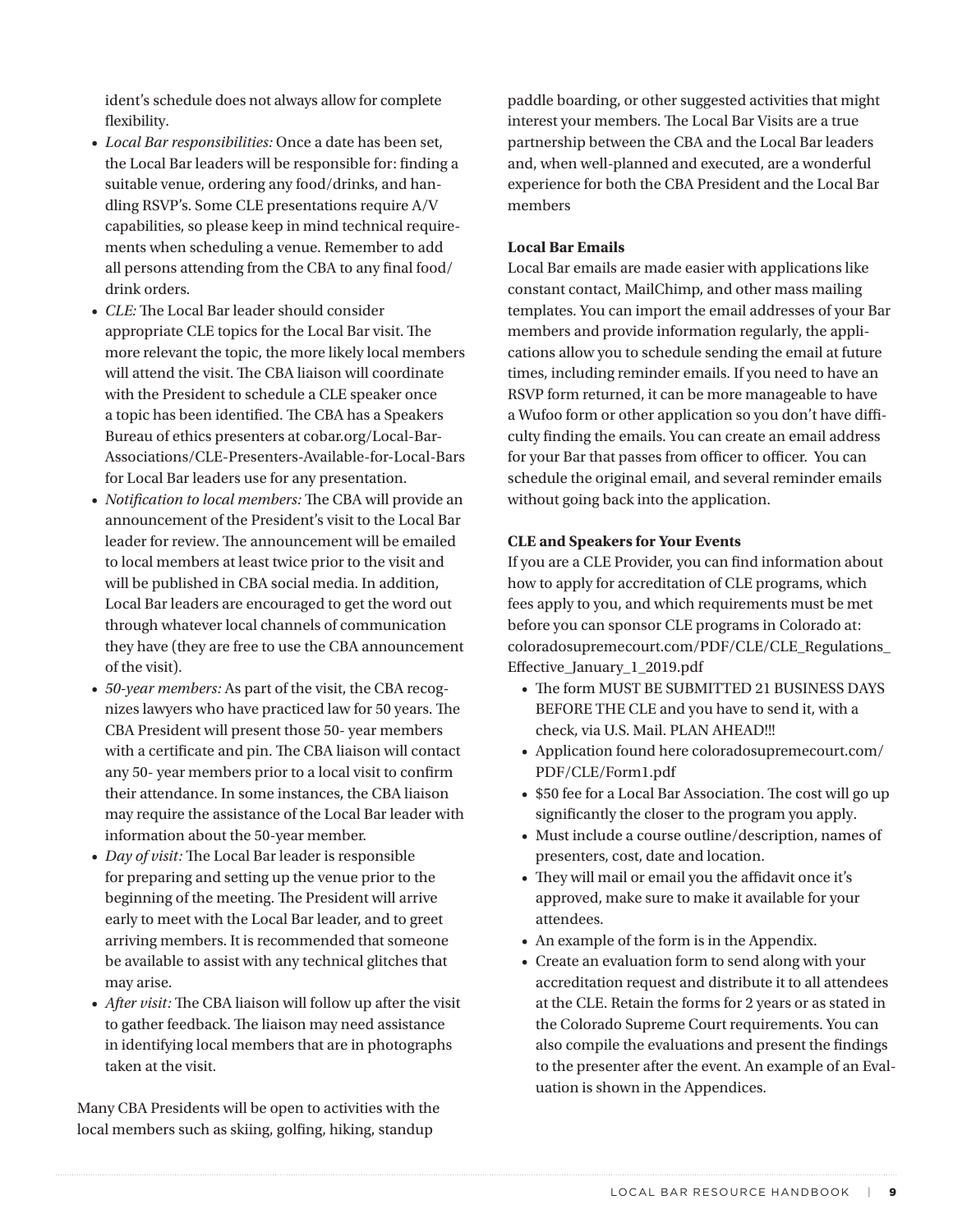#### **Bar Functions and Networking Events**

Networking is an important aspect of every lawyer's career and every event, meeting or CLE can be turned into a great networking opportunity. However, in order for an event to be a successful networking opportunity, it is essential that the event is attractive to a diverse group of attorneys in your area (for example, young and seasoned attorneys). The more diverse the participants, the more likely new relationships will be created and the more likely your event will be a success.

As you plan your event, you should ask yourself/team the following questions:

- Why are you organizing your event?
- Are you trying to target a particular interest? Age group? Practice Area?
- Do you want to engage participants/attendees from the community?
- Who is funding this event? Do you need formal approval from your board?
- What is your budget for this event?
- When and where the event should take place?
- What is your expected outcome from the event? (e.g. social, CLE, focus on attorney work-life balance etc.)

# **Types of Events**

 While happy hours and lunches are the most common events, here are some unique alternatives:

- Bar and Bench Donut & Coffee Networking Event
- State of the City meeting with local politicians
- COLAP Presentations
- Community Service Events Habitat for Humanity, Tree Planting, Trail Renewal
- Buy a block of tickets for membership and their families to attend a sporting event or concert
- Create an adult sport league (e.g. bowling, softball, volleyball, etc.)
- Picnic/BBQ at a local park
- Book a private party with "Painting with a Twist"
- Sport "watch party" (e.g. Super Bowl, Olympics, World Cup, Stanley Cup, etc.)
- Trivia Parties

# **Planning Your Event**

Each venue will be distinctive and most will have a planning coordinator who can help you craft a menu that fits your budget. Here is a quick checklist of things to consider while you are working with your venue event planner. Consider the Date, the guest count, budget, venue cancellation policy, deposit required, do you need to provide tax exempt documentation, will you need audio visual

equipment, is there a cost to set up or breakdown, food total, liquor total, when will it need to be paid, are there any considerations for members physical access to the venue? There is an event planning checklist provided in the Appendix.

# **To Charge, or Not To Charge?**

Some believe that a free event will result in better attendance. While this may be true for certain events, charging a fee (even \$5) creates a perception that you are providing value for the participant. Charging a fee also provides a stronger incentive for the participant to actually attend the event. If a participant pays a fee, then they are more invested and are less likely to be a "no-show." Also, we are all working on a tight budget so you may want to charge a fee so that you can off- set the cost of the event. If you want to collect fees prior to the event, there are many applications that will allow you to receive payment via digital means.

# **Marketing Your Event — The Role of Social Media**

Word-of-mouth and email blasts are helpful, but the best way to reach out to your membership is to promote your event through social media. This is particularly true for the generation X and millennial attorneys. The five most popular social media sites are:

- Facebook
- Twitter
- Instagram
- Linkedin
- YouTube

Each Bar Association should have a page/profile for each of the above social media sites and someone on the leadership team (i.e. the Executive Director, President/Chair, Secretary, etc.) should have administrator rights to each page/profile. You are also welcome to use the CBA feeds as well.

If you are looking to provide outreach through various social media sites, but don't have a lot of time, then look into Hootsuite. Hootsuite offers a free plan that allows you to manage up to 3 social media profiles in one place. It also allows you to track your (or your Bar Association's) followers and it allows you to schedule messages to be sent at a later date. For information, go to: www.hootsuite.com.

# Pro Bono Work

Pro Bono service is a way to give back to a community and to provide access to justice to individuals who would not otherwise be able to afford legal assistance. Much of any Bar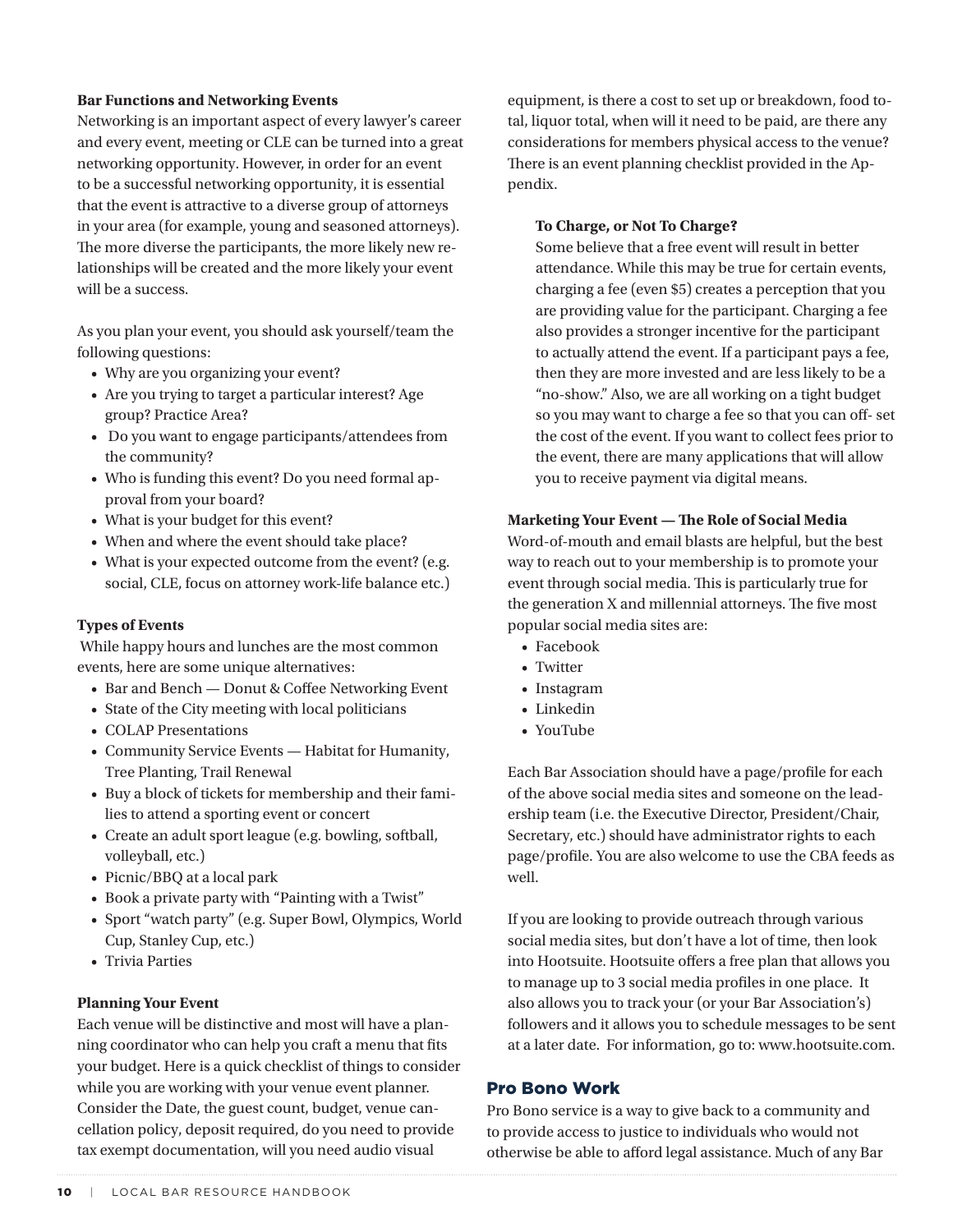Associations time and budget is spent tackling Access to Justice issues.

# **Rules and Guidelines for Pro Bono**

# **Representation Ethical Guidelines**

Section 6 of the Colorado Rules of Professional Conduct describes the professional responsibilities that attorneys have to the public. Rule 6.1 recommends attorneys provide fifty hours per year to persons of limited means and charitable organizations. While the rule provides clear guidelines on the provision of pro bono services, comment 11 indicates this professional responsibility is not intended to be enforced via disciplinary proceedings. Therefore, the fifty-hour rule is merely a guideline and not a hard and fast rule.

# **Supreme Court Recognition for Meeting Pro Bono Standards**

The Colorado Supreme Court recognizes attorneys, firms, in-house counsel, and government groups that reach the fifty-hour annual goal. To receive recognition, you or your firm or organization must self-report to Justice William Hood III.

# **How To Encourage Participation**

Not only do the Rules of Professional Conduct encourage assistance to underserved individuals, but also aiding those in need is often cited as a primary reason many of us went to law school in the first place. Although we strive to help those unable to afford our services, the reality is that many of us simply lack the time to make the connections to find the underserved populations. To that end, it would be helpful to members of the Local Bar Associations for the Bar Association to coordinate the provision of services to these populations.

# **Coordination of Opportunities**

Many communities have at least one organization dedicated to providing pro bono services and triaging clients to willing firms in the area. The Bar Association could fairly simply maintain up-to-date contact information for these organizations and coordinate outreach to match attorneys to these organizations.

Attorneys then would use these resources to find pro bono clients. It is worth mentioning that Rule 6.1 is not satisfied if the attorney later writes off the client's bill or the client just never pays. Rather, the attorney must intend the pro bono arrangement from the beginning of the client relationship.

# **Local Recognition**

The Supreme Court recognizes firms and attorneys who reach the fifty-hour goal and publishes the names of the firms, solo

practitioners, organizations, etc., on its website. The Local Bar Association could monitor this list and provide additional recognition in the form of a certificate, a thank you, or some other way to acknowledge attorneys' contributions to providing justice to the underserved in their communities.

# **Ask-A-Lawyer Days**

One way to organize services to underserved populations and to provide a ready opportunity for attorneys to meet their goals is to organize an Ask-a-Lawyer day, during which clients can consult with attorneys to discuss their matters without engaging an attorney in full representation. One caveat however is to take necessary precautions to limit the attorney-client relationship and explain to clients the scope of the consultation prior to beginning. This can be accomplished with a brief waiver or engagement agreement type document prepared in advance and available to clients at the door.

# **Planning and Advertising**

Keep in mind the number of attorneys participating, amount of space needed, whether refreshments will be served, etc. Also, begin planning the event with enough lead time for the attorneys to fit it into their schedules if they are planning on participating.

Because the event is aimed at a particular population, it is important for the advertising efforts actually reach that population. Therefore, efforts must be directed at locations where the underserved individuals will actually be. This will vary from community to community.

# **Legal Services Corporation**

Many organizations that provide legal aid are funded by the Legal Services Corporation. This is a non-profit corporation organized by the federal government. LSC provides services primarily for victims of domestic violence, veterans, elders, and other vulnerable populations. LSC has seen its funding reduced, however, which will significantly impact legal aid services in Colorado. Colorado Legal Services relies heavily on the LSC for its annual budget. While LSC provides funding for many legal aid services around the country, it does have its limitations, simply due to the fact that the federal government runs it. With the reduction in funding, however, it is more important than ever for attorneys to meet the fifty-hour goal.

Please visit lsc.gov for more information on the Legal Services Corporation.

# **Other Types of Volunteer Opportunities**

While pro bono service is a professional responsibility, attorneys can get involved in their communities in many different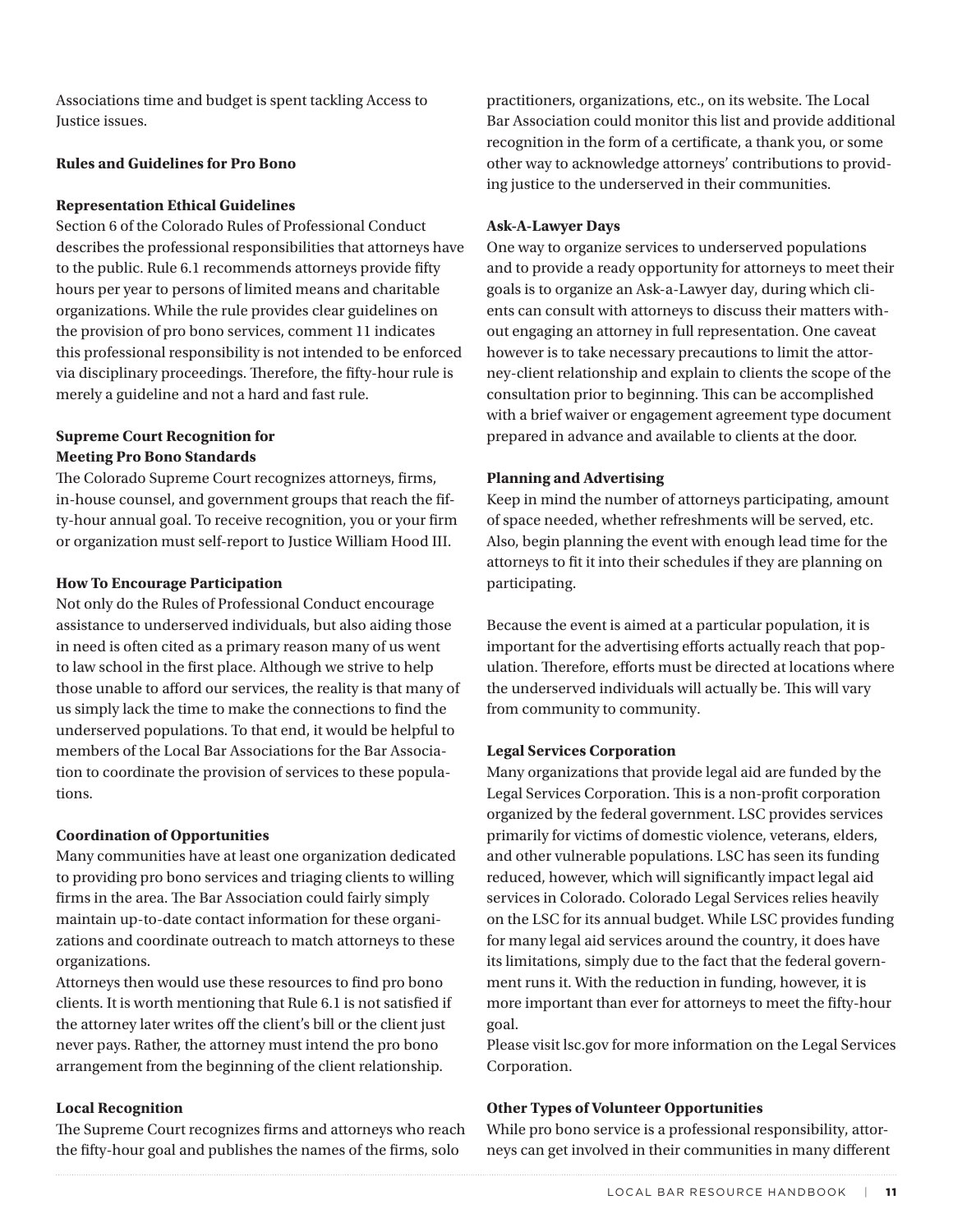ways and through other activities. Each community will vary with the types of opportunities that are available, but some ideas are:

- Mock trial
- Debate teams
- Mentoring HS students, college students, law students, young lawyers (either new to the profession, the geographical area, or the area of law)
- Non-legal volunteering as networking opportunities

# TABLE OF CONTENTS

| <b>APPENDICES</b>                         | PAGE |
|-------------------------------------------|------|
| New Board Member Handbook Example         | 13   |
| <b>Stewardship and Strategy Worksheet</b> | 15   |
| <b>Bylaws Example</b>                     | 17   |
| Agenda Example                            | 24   |
| <b>Social Media Posting Form</b>          | 26   |
| <b>CLE Planning Guide</b>                 | 27   |
| <b>Event Planning Checklist</b>           | 28   |
| <b>Mission Statement</b>                  | 29   |
| <b>CLE Evaluation</b>                     | 30   |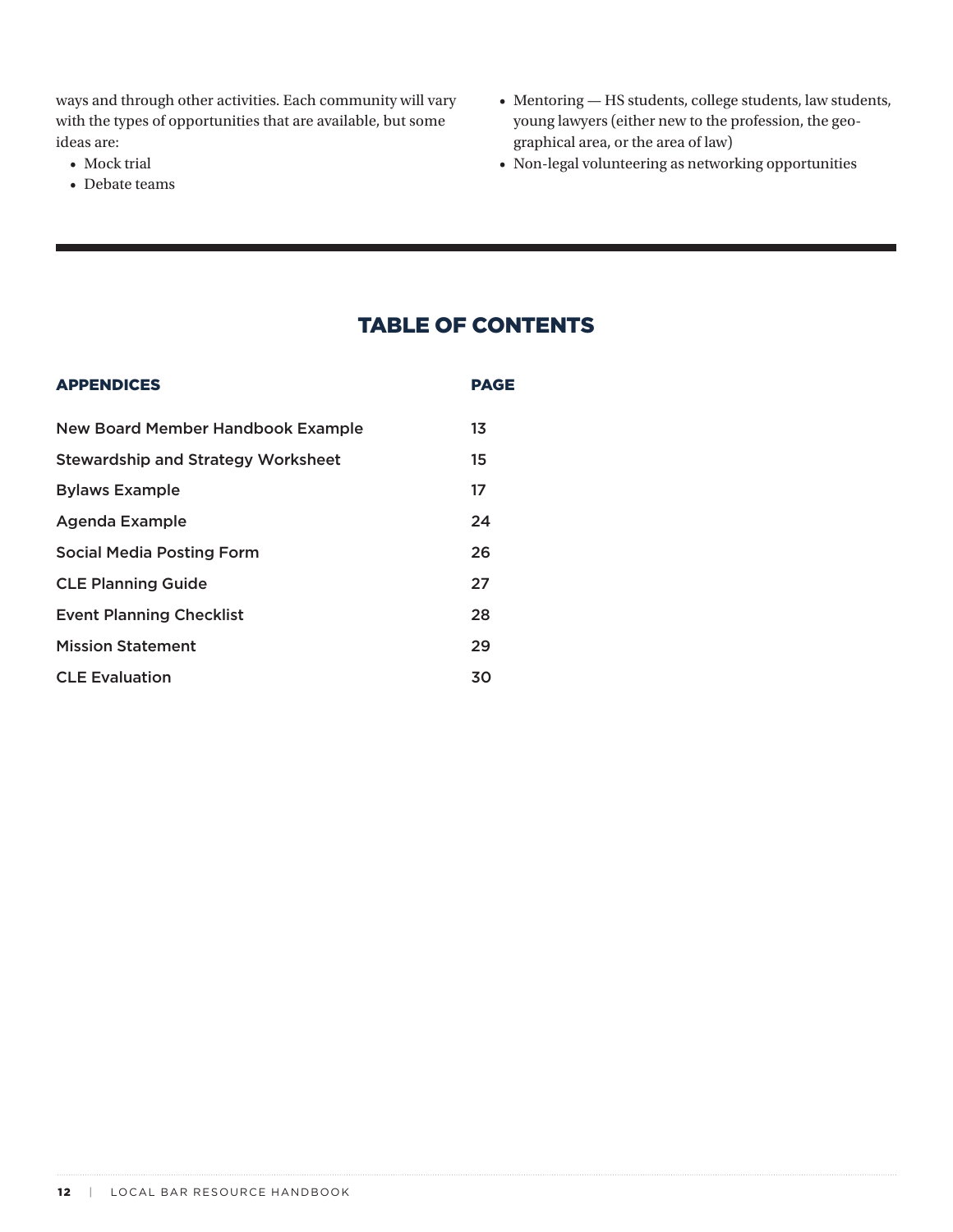# EXHIBIT A — NEW BOARD MEMBER HANDBOOK EXAMPLE

# Mission

The 9th Judicial District Bar Association supports its members as a central resource for information, education, and best practices, and fosters a modern legal community through ethics, service, and col/egiaiity.

#### Commitment

Be prepared to attend monthly board meetings, but meetings may only be held quarterly. We will have a Yi day strategic planning session, usually in July or August.

Every member is expected to facilitate at least one professional development event (e.g. CLE), one networking event (e.g. happy hour), and one community development event (e.g. fundraiser).

**Secretary** — File IRS Form 990-N; Keep board meeting minutes; work with president to create an agenda for each meeting; email all materials to board members and upload to Google Drive.

**Treasurer** — Check PO box; Gather bank statements and upload to Google Drive. update/reconcile QuickBooks file; issue reimbursement checks; and present financial status at year-end meeting.

**Vice President** — assist president with communications, bigger event.

**President** — email communications to members; schedule board meetings and arrange for meals when necessary; host and speak at events.

• Note: Easiest way to schedule board meeting is using Doodle Poll to find out what dates work for 5-8 busy attorneys. Past President — Pass along experiential knowledge; facilitate transition to new president; be available to answer any and all questions

**Board of Governor 's Representative** — Represent 9 JD Bar and biannual CBA Board of Governors Meetings; provide members with summary of meetings; coordinate with CBA;

# Events

Typical annual events

- CBA President 's visit (January)
- Women of the Ninth networking event (September)
- Quarterly law firm-hosted happy hours.

Best venues

- Garco Courthouse Free, most common, easy venue for meetings and CLEs Contact Court Clerk Jim Bradford to reserve jury room 402. andrew.streeb@judicial.state.co.us and james.bradford@judicial.state.co.us. Projector, screen, WiFi available. Can bring food in as long as you clean up.
- Rivers more expensive but very convenient, good setting for networking or receptions. Contact Anita, general manager, at rivers@rof.net. Can order from banquet menu or appetizer menu depending on group size. Pay before you leave the event.
- Hotel Denver/Brewpub the hotel loft is a great location for larger gathering, especially holiday party. Brewpub caters, no other food/beverage allowed. Contact Corrie Murray, corrie@glenwoodcanyonbrewpub.com. \$500 deposit required.

# CLE Accreditation

- MUST BE SUBMITTED 21 DAYS BEFORE THE CLE and you have to send it, with a check, via U.S. Mail. PLAN AHEAD!!!
- Application found here: coloradosupremecou rt.com/PDF/CLE/Form1.pdf
- \$25 fee since we are a local bar association.
- Must include proposed agenda (can be super basic) and course outline/description, all names of presenters, and materials
- They will email you the affidavit once it's approved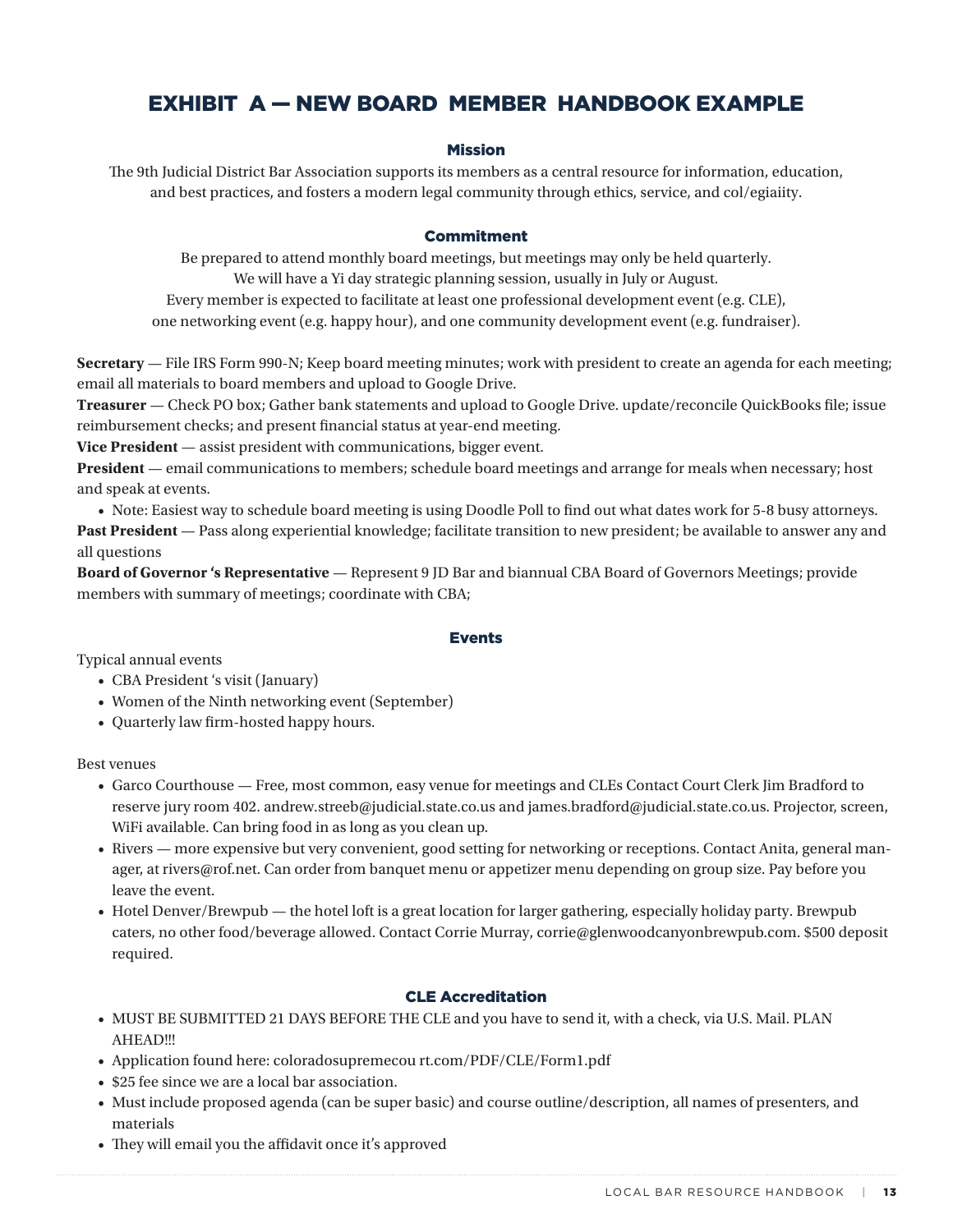# **Catering**

- Jimmy John's good for lunch events at the courthouse. They will deliver.
- Slope & Hatch must pick up, but good quality and cheap.

#### P.O. Box

P.O. Box#

Treasurer keeps key on hand and checks at least monthly. Secretary keeps backup key. Must renew each year.

# Banking/Financial

US Bank Account #

Statements sent to PO Box — Treasurer checks

President, Vice President, and Treasurer have debit cards, access. Must go to bank together at beginning of each year to sign up the treasurer, take President off.

Treasurer should input annual budget into QuickBooks, along with all bank statement transactions and reconcile bank account in QuickBooks.

#### Communication with Board

Mostly group emails

Google Drive account — all members should be provided access to all records, which includes bank statements, membership lists, etc. Someone with access will need to share the documents with new members.

# Communication with Members

9JDBA Gmail account

- user name:
- password:
- Entire member contact list is saved in a draft email (look in "drafts"), labeled "master email list." This needs to be updated when members notify us of a change of address or if emails bounce back from a certain address.

#### **Website**

9jdba.com

Operated through Squarespace

- Username:
- Password:
- Events page should be updated regularly
- Delete past events
- Add new events
- Brie Carmer hired to work on this, Facebook page, logo. \$35/hour.
- Briecarmer33@gmail.com

# Non-Profit IRS Registration

EVERY YEAR before May 1, the Secretary must file a Form 990-N with the IRS to preserve our tax-exempt non-profit status.

Credentials:

- Usemame:
- Password: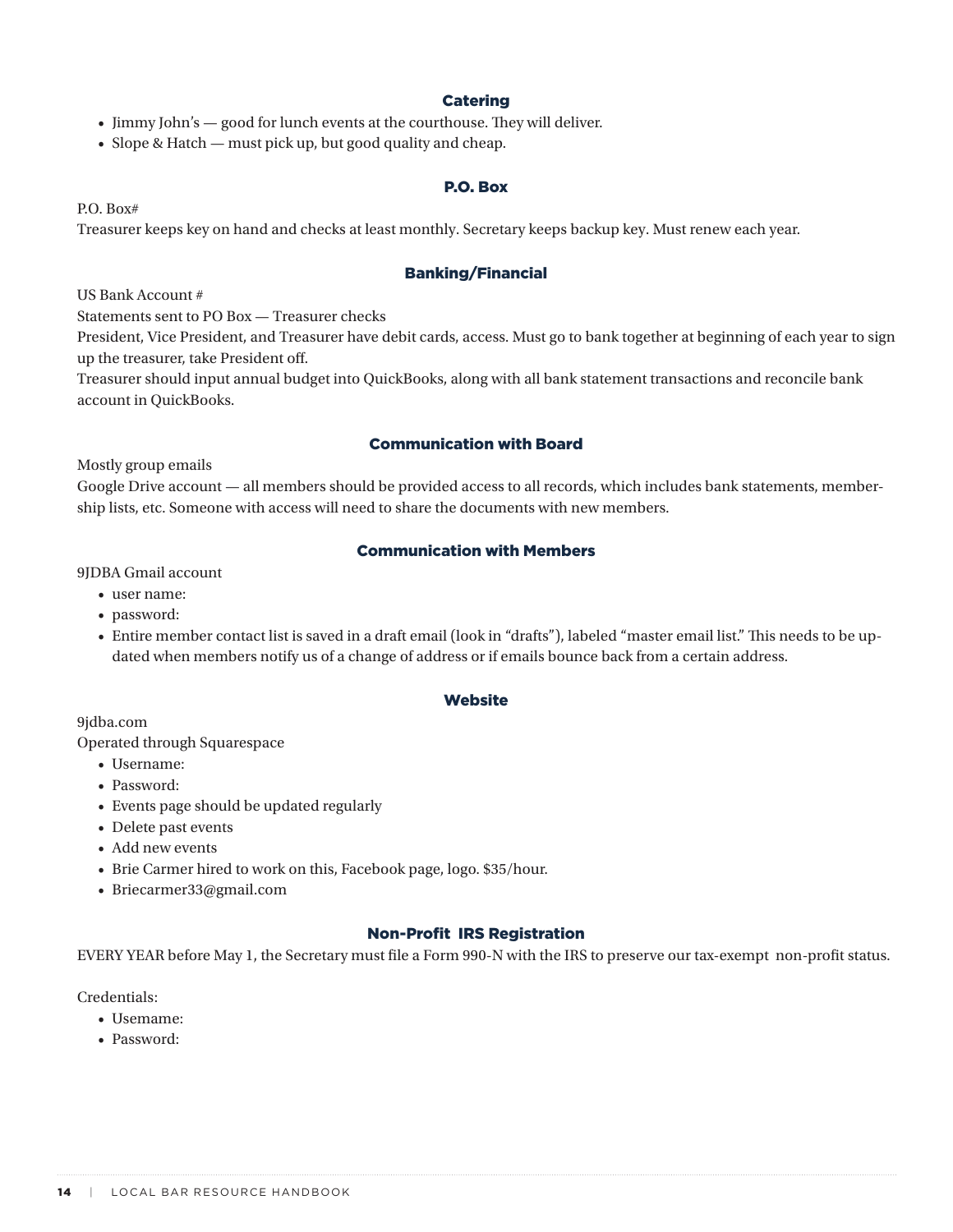# EXHIBIT B — STRATEGY WORKSHEET

# Stewardship & Strategy Worksheet — Your Term in Context

Since significant progress on an important issue rarely happens in twelve months, it's important to work closely with the individuals who come before you and after you in the leadership chairs. Otherwise, Bars can be susceptible to a kind of "organizational whiplash" when priorities shift from year to year.

Strategic plans can help to temper these shifts. If your bar does not have a strategic plan, it should consider developing one. Bars without strategic plans also can work to cultivate continuity from year to year. Institutionalize regular conversations among the officers and executive director about the bar's most pressing priorities.

# The Bar's Niche

With many organizations in the marketplace competing for lawyers' time and attention, it's important for each organization to focus on the things it does best. Good strategy is most frequently an extension of an existing strength.

\_\_\_\_\_\_\_\_\_\_\_\_\_\_\_\_\_\_\_\_\_\_\_\_\_\_\_\_\_\_\_\_\_\_\_\_\_\_\_\_\_\_\_\_\_\_\_\_\_\_\_\_\_\_\_\_\_\_\_\_\_\_\_\_\_\_\_\_\_\_\_\_\_\_\_\_\_\_\_\_\_\_\_\_\_\_\_\_\_\_\_\_\_\_\_\_\_\_\_\_\_\_\_\_\_\_\_\_\_\_\_\_\_\_

\_\_\_\_\_\_\_\_\_\_\_\_\_\_\_\_\_\_\_\_\_\_\_\_\_\_\_\_\_\_\_\_\_\_\_\_\_\_\_\_\_\_\_\_\_\_\_\_\_\_\_\_\_\_\_\_\_\_\_\_\_\_\_\_\_\_\_\_\_\_\_\_\_\_\_\_\_\_\_\_\_\_\_\_\_\_\_\_\_\_\_\_\_\_\_\_\_\_\_\_\_\_\_\_\_\_\_\_\_\_\_\_\_\_

\_\_\_\_\_\_\_\_\_\_\_\_\_\_\_\_\_\_\_\_\_\_\_\_\_\_\_\_\_\_\_\_\_\_\_\_\_\_\_\_\_\_\_\_\_\_\_\_\_\_\_\_\_\_\_\_\_\_\_\_\_\_\_\_\_\_\_\_\_\_\_\_\_\_\_\_\_\_\_\_\_\_\_\_\_\_\_\_\_\_\_\_\_\_\_\_\_\_\_\_\_\_\_\_\_\_\_\_\_\_\_\_\_\_

\_\_\_\_\_\_\_\_\_\_\_\_\_\_\_\_\_\_\_\_\_\_\_\_\_\_\_\_\_\_\_\_\_\_\_\_\_\_\_\_\_\_\_\_\_\_\_\_\_\_\_\_\_\_\_\_\_\_\_\_\_\_\_\_\_\_\_\_\_\_\_\_\_\_\_\_\_\_\_\_\_\_\_\_\_\_\_\_\_\_\_\_\_\_\_\_\_\_\_\_\_\_\_\_\_\_\_\_\_\_\_\_\_\_

\_\_\_\_\_\_\_\_\_\_\_\_\_\_\_\_\_\_\_\_\_\_\_\_\_\_\_\_\_\_\_\_\_\_\_\_\_\_\_\_\_\_\_\_\_\_\_\_\_\_\_\_\_\_\_\_\_\_\_\_\_\_\_\_\_\_\_\_\_\_\_\_\_\_\_\_\_\_\_\_\_\_\_\_\_\_\_\_\_\_\_\_\_\_\_\_\_\_\_\_\_\_\_\_\_\_\_\_\_\_\_\_\_\_

\_\_\_\_\_\_\_\_\_\_\_\_\_\_\_\_\_\_\_\_\_\_\_\_\_\_\_\_\_\_\_\_\_\_\_\_\_\_\_\_\_\_\_\_\_\_\_\_\_\_\_\_\_\_\_\_\_\_\_\_\_\_\_\_\_\_\_\_\_\_\_\_\_\_\_\_\_\_\_\_\_\_\_\_\_\_\_\_\_\_\_\_\_\_\_\_\_\_\_\_\_\_\_\_\_\_\_\_\_\_\_\_\_\_

\_\_\_\_\_\_\_\_\_\_\_\_\_\_\_\_\_\_\_\_\_\_\_\_\_\_\_\_\_\_\_\_\_\_\_\_\_\_\_\_\_\_\_\_\_\_\_\_\_\_\_\_\_\_\_\_\_\_\_\_\_\_\_\_\_\_\_\_\_\_\_\_\_\_\_\_\_\_\_\_\_\_\_\_\_\_\_\_\_\_\_\_\_\_\_\_\_\_\_\_\_\_\_\_\_\_\_\_\_\_\_\_\_\_

\_\_\_\_\_\_\_\_\_\_\_\_\_\_\_\_\_\_\_\_\_\_\_\_\_\_\_\_\_\_\_\_\_\_\_\_\_\_\_\_\_\_\_\_\_\_\_\_\_\_\_\_\_\_\_\_\_\_\_\_\_\_\_\_\_\_\_\_\_\_\_\_\_\_\_\_\_\_\_\_\_\_\_\_\_\_\_\_\_\_\_\_\_\_\_\_\_\_\_\_\_\_\_\_\_\_\_\_\_\_\_\_\_\_

\_\_\_\_\_\_\_\_\_\_\_\_\_\_\_\_\_\_\_\_\_\_\_\_\_\_\_\_\_\_\_\_\_\_\_\_\_\_\_\_\_\_\_\_\_\_\_\_\_\_\_\_\_\_\_\_\_\_\_\_\_\_\_\_\_\_\_\_\_\_\_\_\_\_\_\_\_\_\_\_\_\_\_\_\_\_\_\_\_\_\_\_\_\_\_\_\_\_\_\_\_\_\_\_\_\_\_\_\_\_\_\_\_\_

\_\_\_\_\_\_\_\_\_\_\_\_\_\_\_\_\_\_\_\_\_\_\_\_\_\_\_\_\_\_\_\_\_\_\_\_\_\_\_\_\_\_\_\_\_\_\_\_\_\_\_\_\_\_\_\_\_\_\_\_\_\_\_\_\_\_\_\_\_\_\_\_\_\_\_\_\_\_\_\_\_\_\_\_\_\_\_\_\_\_\_\_\_\_\_\_\_\_\_\_\_\_\_\_\_\_\_\_\_\_\_\_\_\_

\_\_\_\_\_\_\_\_\_\_\_\_\_\_\_\_\_\_\_\_\_\_\_\_\_\_\_\_\_\_\_\_\_\_\_\_\_\_\_\_\_\_\_\_\_\_\_\_\_\_\_\_\_\_\_\_\_\_\_\_\_\_\_\_\_\_\_\_\_\_\_\_\_\_\_\_\_\_\_\_\_\_\_\_\_\_\_\_\_\_\_\_\_\_\_\_\_\_\_\_\_\_\_\_\_\_\_\_\_\_\_\_\_\_

\_\_\_\_\_\_\_\_\_\_\_\_\_\_\_\_\_\_\_\_\_\_\_\_\_\_\_\_\_\_\_\_\_\_\_\_\_\_\_\_\_\_\_\_\_\_\_\_\_\_\_\_\_\_\_\_\_\_\_\_\_\_\_\_\_\_\_\_\_\_\_\_\_\_\_\_\_\_\_\_\_\_\_\_\_\_\_\_\_\_\_\_\_\_\_\_\_\_\_\_\_\_\_\_\_\_\_\_\_\_\_\_\_\_

What can our bar uniquely do (or what role can it uniquely play) that no organization can?

What can our bar do (or what role can it play) *better* than any other organization, even if it's not a unique role?

What is our bar doing that other organizations do better than us? Is there a compelling reason to continue to do these things?

\_\_\_\_\_\_\_\_\_\_\_\_\_\_\_\_\_\_\_\_\_\_\_\_\_\_\_\_\_\_\_\_\_\_\_\_\_\_\_\_\_\_\_\_\_\_\_\_\_\_\_\_\_\_\_\_\_\_\_\_\_\_\_\_\_\_\_\_\_\_\_\_\_\_\_\_\_\_\_\_\_\_\_\_\_\_\_\_\_\_\_\_\_\_\_\_\_\_\_\_\_\_\_\_\_\_\_\_\_\_\_\_\_\_

\_\_\_\_\_\_\_\_\_\_\_\_\_\_\_\_\_\_\_\_\_\_\_\_\_\_\_\_\_\_\_\_\_\_\_\_\_\_\_\_\_\_\_\_\_\_\_\_\_\_\_\_\_\_\_\_\_\_\_\_\_\_\_\_\_\_\_\_\_\_\_\_\_\_\_\_\_\_\_\_\_\_\_\_\_\_\_\_\_\_\_\_\_\_\_\_\_\_\_\_\_\_\_\_\_\_\_\_\_\_\_\_\_\_

\_\_\_\_\_\_\_\_\_\_\_\_\_\_\_\_\_\_\_\_\_\_\_\_\_\_\_\_\_\_\_\_\_\_\_\_\_\_\_\_\_\_\_\_\_\_\_\_\_\_\_\_\_\_\_\_\_\_\_\_\_\_\_\_\_\_\_\_\_\_\_\_\_\_\_\_\_\_\_\_\_\_\_\_\_\_\_\_\_\_\_\_\_\_\_\_\_\_\_\_\_\_\_\_\_\_\_\_\_\_\_\_\_\_

\_\_\_\_\_\_\_\_\_\_\_\_\_\_\_\_\_\_\_\_\_\_\_\_\_\_\_\_\_\_\_\_\_\_\_\_\_\_\_\_\_\_\_\_\_\_\_\_\_\_\_\_\_\_\_\_\_\_\_\_\_\_\_\_\_\_\_\_\_\_\_\_\_\_\_\_\_\_\_\_\_\_\_\_\_\_\_\_\_\_\_\_\_\_\_\_\_\_\_\_\_\_\_\_\_\_\_\_\_\_\_\_\_\_

\_\_\_\_\_\_\_\_\_\_\_\_\_\_\_\_\_\_\_\_\_\_\_\_\_\_\_\_\_\_\_\_\_\_\_\_\_\_\_\_\_\_\_\_\_\_\_\_\_\_\_\_\_\_\_\_\_\_\_\_\_\_\_\_\_\_\_\_\_\_\_\_\_\_\_\_\_\_\_\_\_\_\_\_\_\_\_\_\_\_\_\_\_\_\_\_\_\_\_\_\_\_\_\_\_\_\_\_\_\_\_\_\_\_

\_\_\_\_\_\_\_\_\_\_\_\_\_\_\_\_\_\_\_\_\_\_\_\_\_\_\_\_\_\_\_\_\_\_\_\_\_\_\_\_\_\_\_\_\_\_\_\_\_\_\_\_\_\_\_\_\_\_\_\_\_\_\_\_\_\_\_\_\_\_\_\_\_\_\_\_\_\_\_\_\_\_\_\_\_\_\_\_\_\_\_\_\_\_\_\_\_\_\_\_\_\_\_\_\_\_\_\_\_\_\_\_\_\_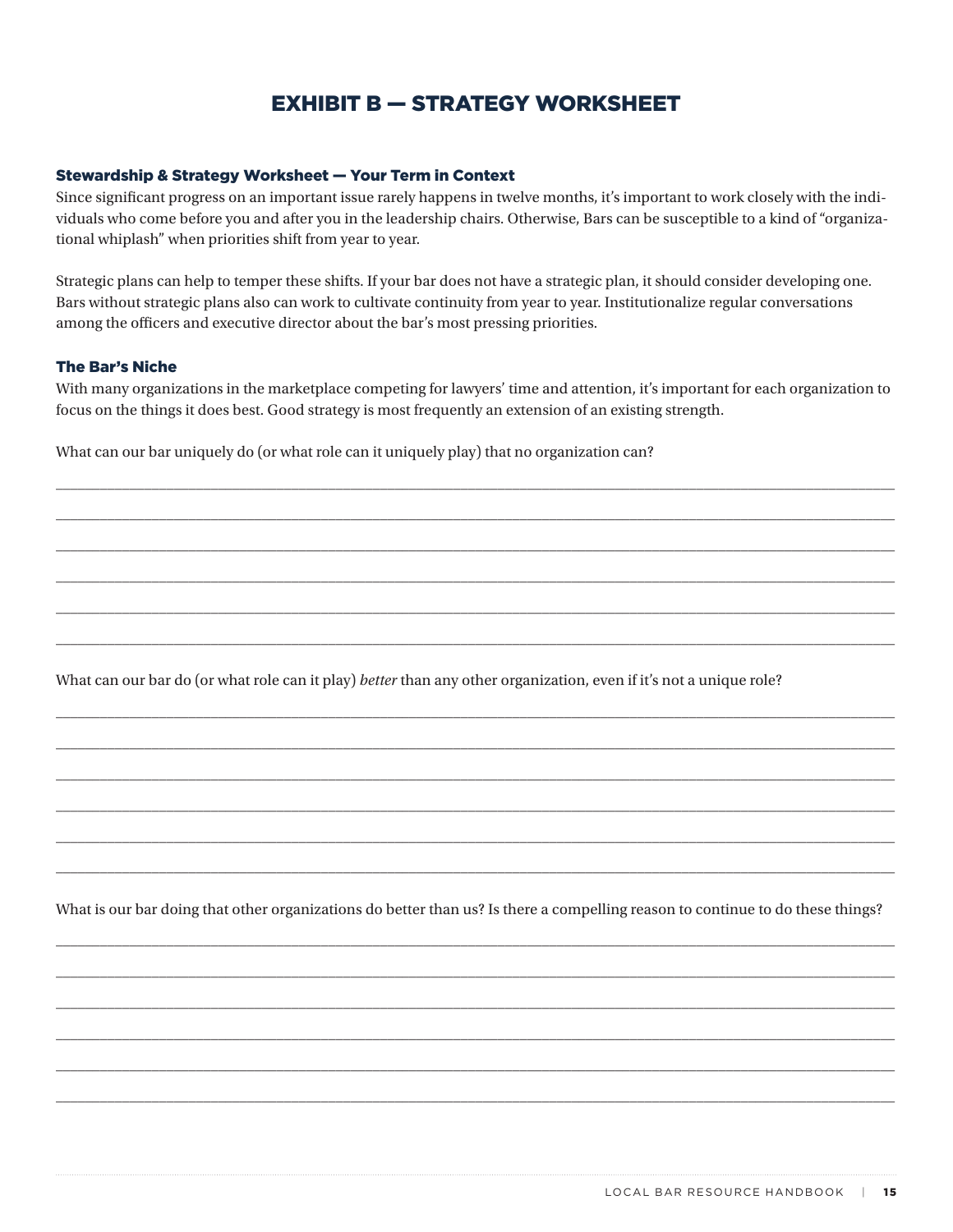# **Organizational Priorities**

What three things must we address in the next 1-2 years in order for the bar to continue to be successful?

| . .      |  |  |  |
|----------|--|--|--|
|          |  |  |  |
| <u>.</u> |  |  |  |
|          |  |  |  |
| .        |  |  |  |

#### **Medium-term priorities and considerations**

What five things must we address in the next 3-6 years in order for the bar to continue to be successful?

| $\mathbf{I}$               |  |  |  |
|----------------------------|--|--|--|
| C.                         |  |  |  |
| $\overline{\phantom{a}}$ . |  |  |  |
| 3.                         |  |  |  |
|                            |  |  |  |
| 4.                         |  |  |  |
| 5.                         |  |  |  |
|                            |  |  |  |

# **Environmental Changes and Other Opportunities**

Are there changes or emerging opportunities that we need to take advantage of or plan for? For example:

- Bar anniversaries or milestones
- Legal community or general community milestones
- Transitions in leadership among important institutional partners (courts, legal service providers, law schools)
- Changes in circumstances among important institutional partners (legal services providers, community partners, sponsors)
- New or changing economic opportunities for members
- New or changing economic opportunities in the community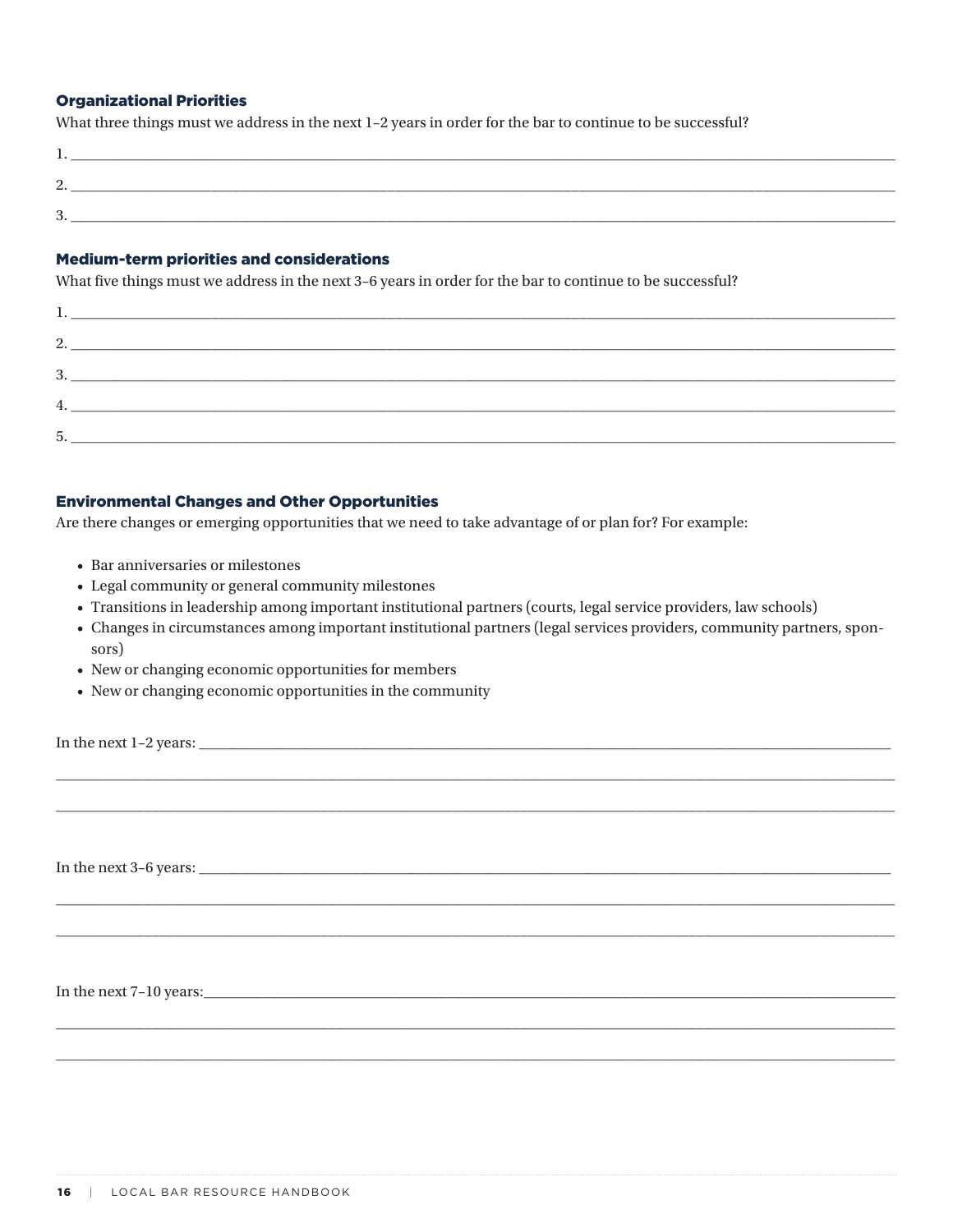# Bylaws of Continental Divide Bar Association A Nonprofit Corporation

# ARTICLE I

# NAME AND OFFICES

*Section 1.1 NAME.* The name of the association is The Continental Divide Bar Association (the "CDBA").

*Section 1.2 PRINCIPAL OFFICE.* The principal office of the corporation in the State of Colorado shall be the office of the acting CDBA President. The corporation, hereinafter referred to as the "corporation" or "association" may have such other offices, either within or outside of the state of Colorado, as the members may designate, or as the business of the corporation may require from time to time.

*Section 1.3 REGISTERED OFFICE.* The registered office of the corporation, required by the Colorado Nonprofit Corporation Act to be maintained in the State of Colorado, may be, but need not be, identical with the principal office in the State of Colorado, and the address of the registered office may be changed from time to time by the members.

# ARTICLE II

# MEMBERS

*Section 2.1 CLASSES OF MEMBERSHIP.* There shall be the following classes of CDBA membership:

- a. <sup>A</sup>*ctive CDBA Members.* An active CDBA member is any lawyer who is licensed to practice law in Colorado. Each active CDBA member shall enjoy all of the rights and privileges of CDBA membership including the right to vote and to hold office.
- b. <sup>A</sup>*ssociate CDBA Members*. An associate CDBA member is a non-lawyer whose primary occupation is directly involved in assisting attorneys on a regular basis in the delivery of legal services. Associate CDBA membership shall be limited to paralegals/legal assistants, law office administrators, legal secretaries, law librarians, legal services personnel and court personnel who are residents of Colorado. Each associate CDBA member must have a CBA member, who is a lawyer, sponsor for the annual renewal of associate CDBA membership and who certifies that the non-lawyer meets the qualification stated in the first sentence of this provision. Each associate CDBA shall enjoy all of the rights and privileges of CDBA membership, except the right to vote or hold office.
- c. <sup>R</sup>*etired CDBA Members.* A retired CDBA member is a lawyer (1) who has attained the age of 65 years, (2) who is not actively engaged full-time in the practice of law, and (3) who, when last licensed as a lawyer, was in good standing as such and was not thereafter suspended or disbarred. Each retired CDBA member shall enjoy all of the rights and privileges of CDBA membership, including the right to vote, but not the right to hold office, and shall pay such CDBA dues as may be fixed by the members.
- d. <sup>S</sup>*tudent CDBA Members.* A student CDBA member is any student of an accredited law school. Each student CDBA member shall enjoy such of the rights and privileges of active CDBA members as may be specified by the members, but not the right to hold office or to vote.

*Section 2.2 RECORD OF CDBA MEMBERS; ADMISSION; ADDRESS FOR NOTICES.*

a. <sup>R</sup>*ecord of CDBA Members.* The Secretary of the association shall maintain a record of persons who have applied for CDBA membership, are qualified to be CDBA members, and have paid the dues then required for CDBA membership, which record shall be categorized by CDBA membership classification. The record shall include the most recent address, including email address, if any, provided by each CDBA member to the Colorado Bar Association or to the Secretary for sending notices to the CDBA member. It shall be the sole responsibility of the member to insure that the Colorado Bar Association or the Secretary has a current email address for the member.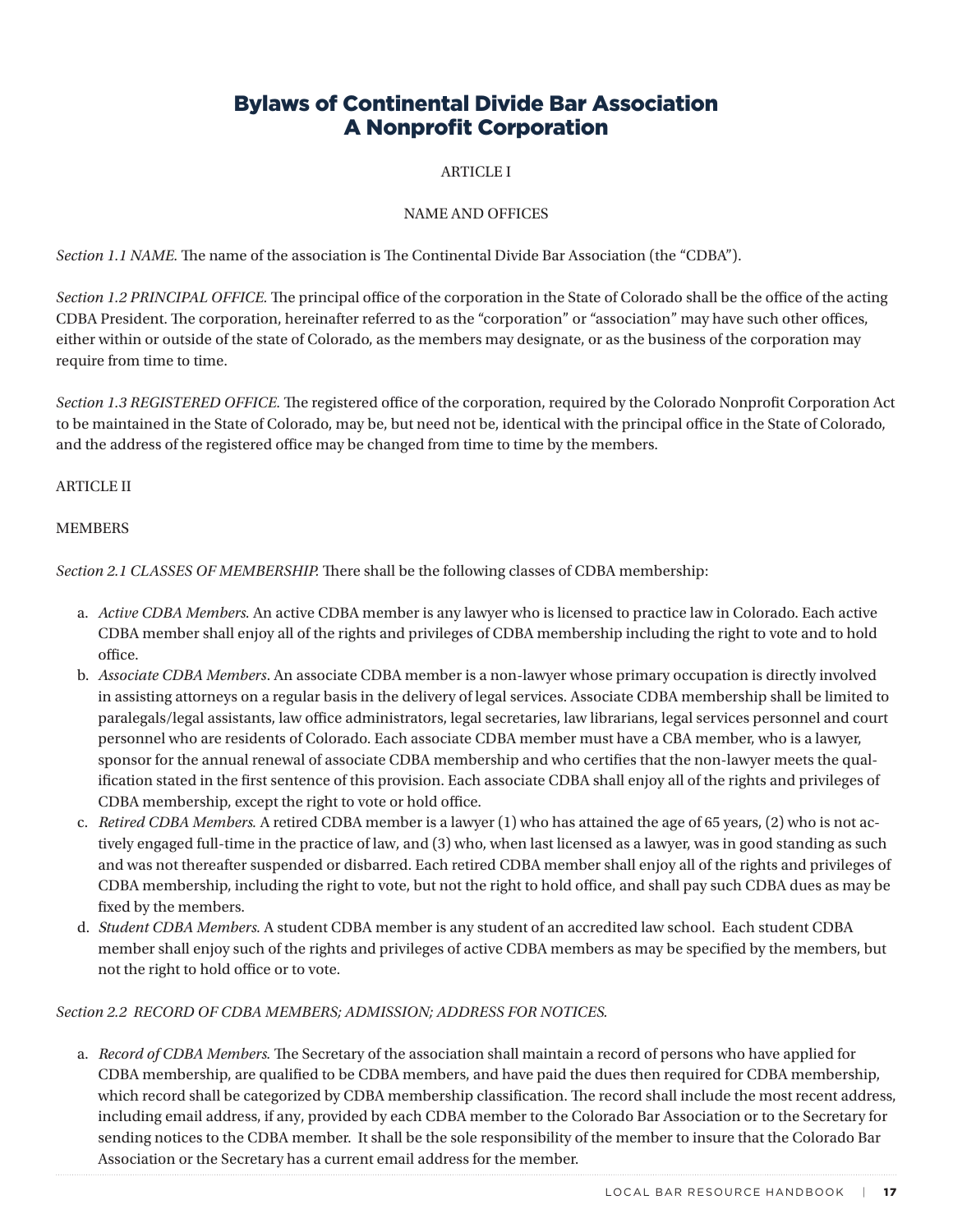- b. <sup>A</sup>*dmission to CDBA Membership.* Each person who is identified on the record maintained pursuant to Section 2.2(a) shall be deemed to be admitted to CDBA membership in the respective category, subject to suspension, expulsion, or termination as provided by these Bylaws.
- c. <sup>N</sup>*otices to CDBA Member.* Because of the added expense of regular mail and the geographical diversity of the CDBA membership, email shall be the preferred method for the CDBA to provide notice to members. Notice provided by sending an email to the email address on file with the CDBA Secretary shall be deemed to have been given upon transmission. Without limiting the effectiveness of notice given in any other manner that may be provided in these Bylaws, notice given in a writing deposited with sufficient postage in the United States post, addressed to a CDBA member at the address stated on the record maintained pursuant to Section 2.2(a) shall also be deemed to have been given to that CDBA member upon such deposit.

# *Section 2.3 CDBA DUES.*

- a. <sup>F</sup>*ixing Dues.* Subject to the provisions of Section 2.,1 the members shall have the power (1) to fix the amount of dues paid by CDBA members;
- b. <sup>W</sup>*aiver of Dues.* The members may waive the dues of any CDBA member.

# *Section 2.4 TERMINATION OR SUSPENSION OF CDBA MEMBERSHIP UPON DISBARMENT OR SUSPENSION.*

- a. <sup>T</sup>*ermination of CDBA Membership.* The CDBA membership of a CDBA member shall automatically terminate, without right of refund of CDBA dues paid, upon the CDBA member's disbarment or suspension for more than 12 months from the practice of law in Colorado or before the United States Supreme Court or the federal courts of the District of Colorado. A person whose CDBA membership has been terminated by reason of such disbarment or suspension may be reinstated to CDBA membership only if and when (1) the person has been reinstated to practice in all courts from which such person was disbarred or suspended, (2) the person is otherwise eligible for CDBA membership, and (3) the person is admitted and enrolled pursuant to Section 2.2.
- b. <sup>S</sup>*uspension of CDBA Membership.* The CDBA membership of a CDBA member who has been suspended from the practice of law in Colorado, or before the United States Supreme Court or the federal courts of the District of Colorado for a period of 12 months or less shall continue during the suspension, but, during the suspension, the CDBA member shall relinquish all privileges of holding office and voting, without a right of refund of CDBA dues paid.

# *ACTION BY MEMBERS*

# *Section 2.5 MEETINGS OF MEMBERS*

- a. <sup>C</sup>*all.* A meeting of the CDBA members shall be called by the President.
- b. <sup>N</sup>*otice.* The President shall give notice of the meeting. The date of the meeting shall be no fewer than 15 days after the date the notice is given. The notice shall be given to each person who is a CDBA member at the close of business on the day preceding the date the notice is given, whether or not the member is entitled to vote at the meeting. The notice shall state the date, time and place of the meeting and a description of the purpose or purposes for which the meeting is called and shall be given by mail or by such other means as the President may determine.
- c. Q*uorum.* At the meeting, a quorum for the transaction of business shall be five percent of all of the CDBA members who are entitled to vote at the meeting.
- d. <sup>P</sup>*residing Officer.* The President, or, in his or her absence, the Vice President, shall be presiding officer at the meeting.

*Section 2.6 Action of Members without a Meeting.* Any action that may be taken at a meeting of the CDBA members may be taken without a meeting if a majority of the CDBA members entitled to vote consent to such action in writing.

*Section 2.7 REGULAR MEETINGS.* Regular meetings of the members, for any purpose or purposes, may be called by the President and shall be called by the President at the request of ten members.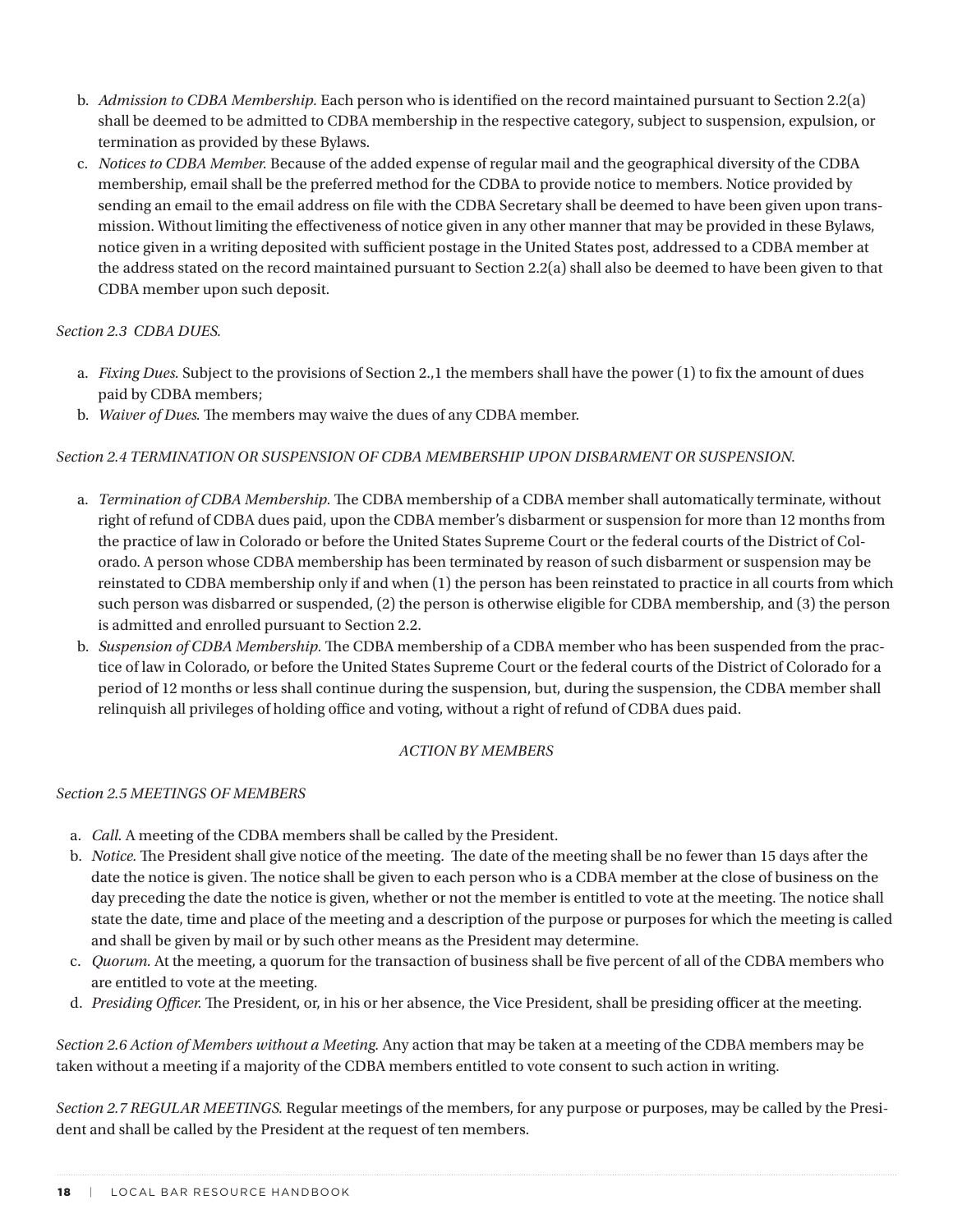*Section 2.8 MEETING OF ALL MEMBERS.* If all of the members who are entitled to vote shall meet at any time and place, either within or outside the State of Colorado, and consent to the holding of a meeting at such time and place, such meeting shall be valid without call or notice, and at such meeting any corporate action may be taken.

*Section 2.9 QUORUM.* Five percent of the members present and entitled to vote shall constitute a quorum at any meeting of members except as otherwise provided by the Colorado Nonprofit Corporation Code and the Articles of Incorporation. In the absence of a quorum at any such meeting, a majority of the votes that the members present are entitled to cast, being cast for adjournment, the meeting may be adjourned from time to time for a period not to exceed sixty days without further notice. At such adjourned meeting at which a quorum shall be present or represented, any business may be transacted which might have been transacted at the meeting as originally noticed. The members present at a duly organized meeting may continue to transact business until adjournment, notwithstanding the withdrawal during such meeting of that number of members entitled to cast a majority of the votes whose absence would cause there to be less than a quorum.

*Section 2.10 MANNER OF ACTING.* If a quorum is present, the affirmative vote of the majority of the votes represented at the meeting and entitled to be voted on the subject matter shall be the act of the members, unless the vote of a greater proportion or number of votes is otherwise required by statute or by the Articles of Incorporation or these Bylaws.

a. All meetings of the members shall be conducted in accordance with the procedural rules set forth in the most recent edition of Roberts' Rules of Order.

*Section 2.11 VOTING.* Unless otherwise provided by these Bylaws or the Articles of Incorporation, each member shall be entitled to one vote upon each matter submitted to a vote at a meeting of the members.

*Section 2.12 VOTING BY BALLOT.* Voting on any question or in any election may be by voice vote unless the presiding officer shall order or any member shall demand that voting be by ballot.

*Section 2.13 ELECTRONIC VOTING.* In addition to other methods of voting authorized by these Bylaws or by law, voting may be conducted electronically when a majority of the the Executive Committee so determines. Any electronic voting shall be conducted pursuant to written procedures adopted by a majority of the Executive Committee . As circumstances require, a majority of the Executive Committee may amend the electronic voting procedures from time to time. The Secretary shall maintain a copy of the written procedures in the corporate records, which shall be provided to members upon request. Posting of the procedures on the CDBA website shall be deemed to constitute adequate notice of the procedures to CDBA members.

- a. Electronic voting shall include, but not necessarily be limited to, voting through the CDBA website, email voting, or any other method for which technology is available that would facilitate reasonably accurate and readily accessible voting for the members.
- b. Members shall be given not fewer than 15 days notice of any matter upon which an electronic vote is taken. Notice to members may be by mail, email or any other method authorized by the written procedures adopted by the Executive Committee. A quorum for purposes of electronic voting shall be a response from five percent of all of the CDBA members who are entitled to vote on the matter.
- c. When voting is conducted electronically, every member shall have the right to communicate with other members regarding the issue to be decided. Any member may contact the CDBA President for guidance in this regard. When appropriate, the President may act to facilitate efforts amongst members to communicate regarding issues to be put to a vote.

# ARTICLE III

*Section 3.1 PRESUMPTION OF ASSENT.* A member of the corporation who is present at a meeting of the members at which action on any corporate matter is taken shall be presumed to have assented to the action taken unless his or her dissent shall be entered in the minutes of the meeting or unless he or she shall file his or her written dissent to such action with the person acting as the Secretary of the meeting before the adjournment thereof or shall forward such dissent by registered mail to the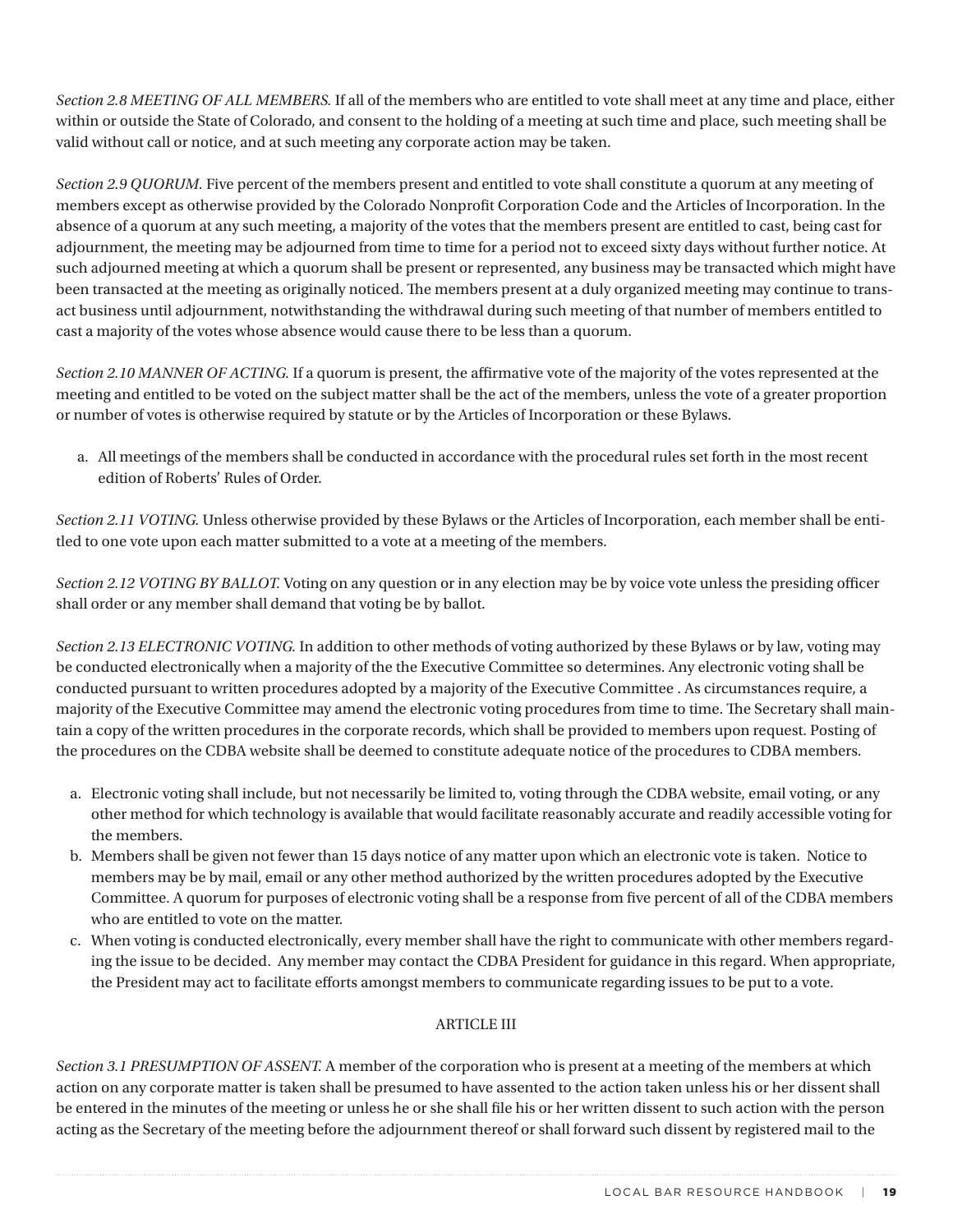Secretary of the corporation immediately after the adjournment of the meeting. Such right to dissent shall not apply to a member who voted in favor of such action.

# ARTICLE IV

# **OFFICERS**

*Section 4.1 NUMBER.* The officers of the corporation shall be President, Vice President, Secretary and Treasurer. Such other officers and assistant officers as may be deemed necessary may be elected by the members or appointed by the President. Any two or more offices may be held by the same person, except the offices of President and Secretary.

*Section 4.2 ELECTION AND TERM OF OFFICE.* The officers of the corporation shall be elected at the first meeting of the members of the CDBA in even numbered years and shall serve for a term of two years, or until their successors have been elected and qualified. If the elections of officers are not held at such meeting, such elections shall be held as soon thereafter as practicable.

*Section 4.4 VACANCIES.* A vacancy in any office because of death, resignation, removal, disqualification or otherwise, may be filled by the members for the unexpired portion of the term.

*Section 4.5 PRESIDENT.* The President shall be the chief executive officer of the association and, subject to the control of the members, shall in general supervise and control all of the business and affairs of the corporation. He or she shall, when present, preside at all meetings of the members. He or she may sign, with the Secretary or any other proper officer of the corporation thereunto authorized by the members, deeds, mortgages, bonds, contracts, or other instruments which the members have authorized to be executed, except in cases where the signing and execution thereof shall be expressly delegated by the members or by these Bylaws to some other officer or agent of the corporation, or shall be required by law to be otherwise signed or executed; and in general shall perform all duties incident to the office of President and such other duties as may be prescribed by the members from time to time.

*Section 4.6 VICE PRESIDENT.* The Vice President shall, in the absence of the President or in the event of his or her death, inability or refusal to act, perform all duties of the President, and when so acting, shall have all the powers of and be subject to all the restrictions upon the President. Any Vice President shall perform such other duties as from time to time may be assigned to him or her by the President or by the members.

*Section 4.7 SECRETARY.* The Secretary shall: (a) keep the minutes of the proceedings of the members in one or more books provided for that purpose including a record of any electronic voting;

(b) see that all notices are duly given in accordance with the provisions of these Bylaws or as required by law; (c) be custodian of the association records; (d) keep a register of the post office and electronic address of each member which shall be furnished to the Secretary by such member; and (e) in general perform all duties incident to the office of Secretary and such other duties as from time to time may be assigned to him or her by the President or by the members.

*Section 4.8 TREASURER.* The Treasurer shall: (a) have charge and custody of and be responsible for all funds and securities of the CDBA; (b) receive and give receipts for moneys due and payable to the CDBA from any source whatsoever and deposit all such moneys in the name of the association in such banks, trust companies or other depositories as shall be selected in accordance with the provisions of Article V of these Bylaws; and (c) in general perform all of the duties incident to the office of Treasurer and such other duties as from time to time may be assigned to him or her by the President or by the members.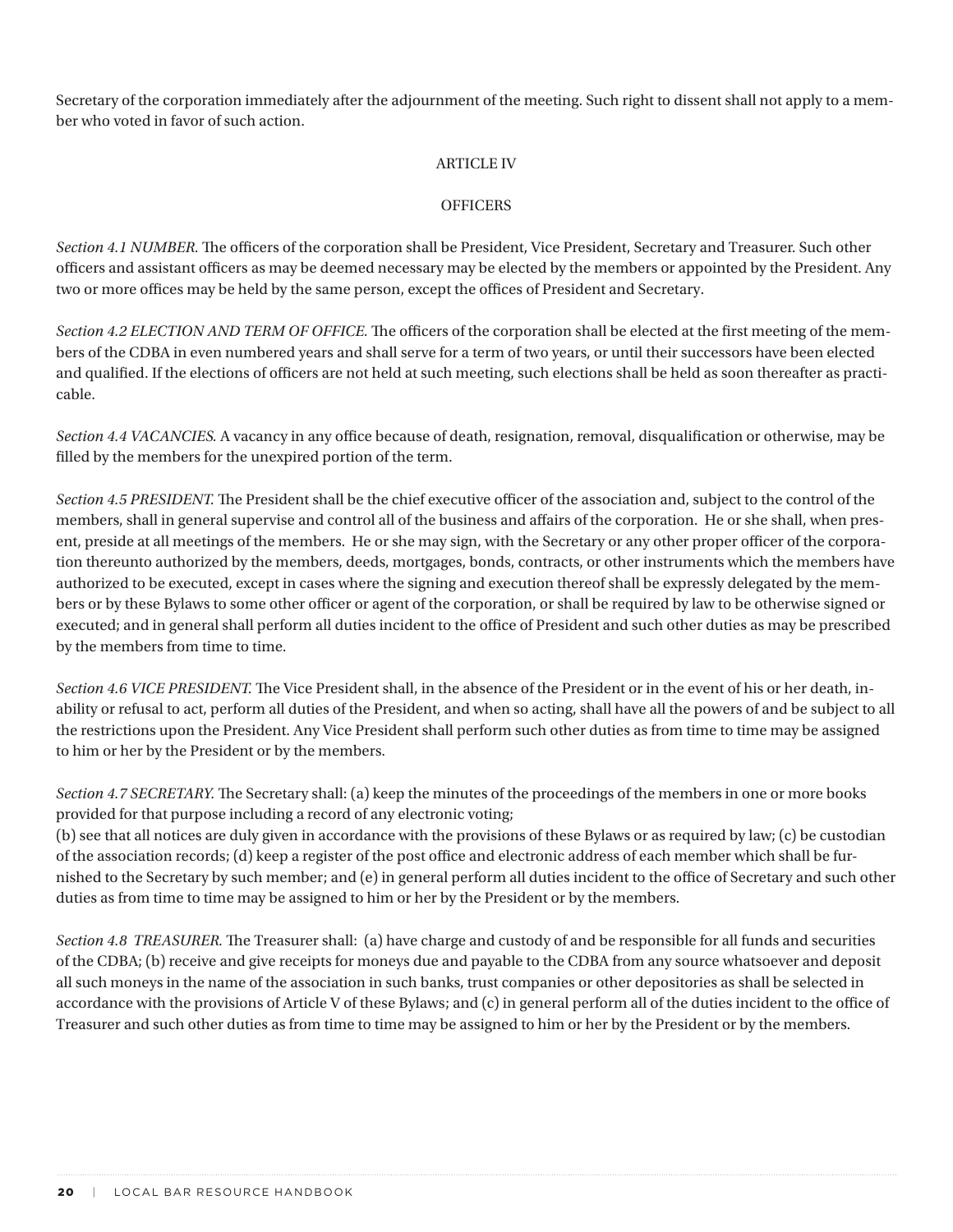#### **ARTICLE V**

# CONTRACTS, LOANS, CHECKS AND DEPOSITS

*Section 5.1 CONTRACTS.* The members may authorize any officer or officer's agent or agents to enter into any contract or execute and deliver an instrument in the name of and on behalf of the corporation and such authority may be general or confined to specific instances.

*Section 5.2 LOANS.* No loans shall be contracted on behalf of the corporation and no evidences of indebtedness shall be issued in its name unless authorized by a resolution of the members. Such authority may be general or confined to specific instances.

*Section 5.3 CHECKS, DRAFTS, ETC.* All checks, drafts or other orders for the payment of money, notes or other evidences of indebtedness issued in the name of the corporation shall be signed by such officer or officers, agent or agents of the corporation and in such manner as shall from time to time be determined by resolution of the members.

*Section 5.4 DEPOSITS.* All funds of the corporation not otherwise employed shall be deposited from time to time to the credit of the corporation in such banks, trust companies or other depositories as the members may select.

*Section 5.5 GIFTS.* The members may accept on behalf of the corporation any contribution, gift, bequest or devise for the general purposes of or for any special purposes of the corporation.

# ARTICLE VI

# NONDISCRIMINATION

The officers, director, members, committee members, employees and persons served by this corporation shall be selected entirely on a nondiscriminatory basis with respect to age, sex, race, religion, national origin and sexual orientation.

# ARTICLE VII

# BOOKS AND RECORDS

The corporation shall keep correct and complete books and records of account and shall also keep minutes of the proceedings of the members and committees having any of the authority of the members.

# ARTICLE VIII

# WAIVER OF NOTICE

Whenever any notice is required to be given under the provisions of these Bylaws or under the provisions of the Articles of Incorporation or under the provisions of the Colorado Nonprofit Corporation Act, or otherwise, a waiver thereof in writing, signed by the person or persons entitled to such notice, whether before or after the event or other circumstances requiring such notice, shall be deemed equivalent to the giving of such notice.

Failure of a member to provide the Secretary with the member's current email address constitutes a waiver of notice under these Bylaws.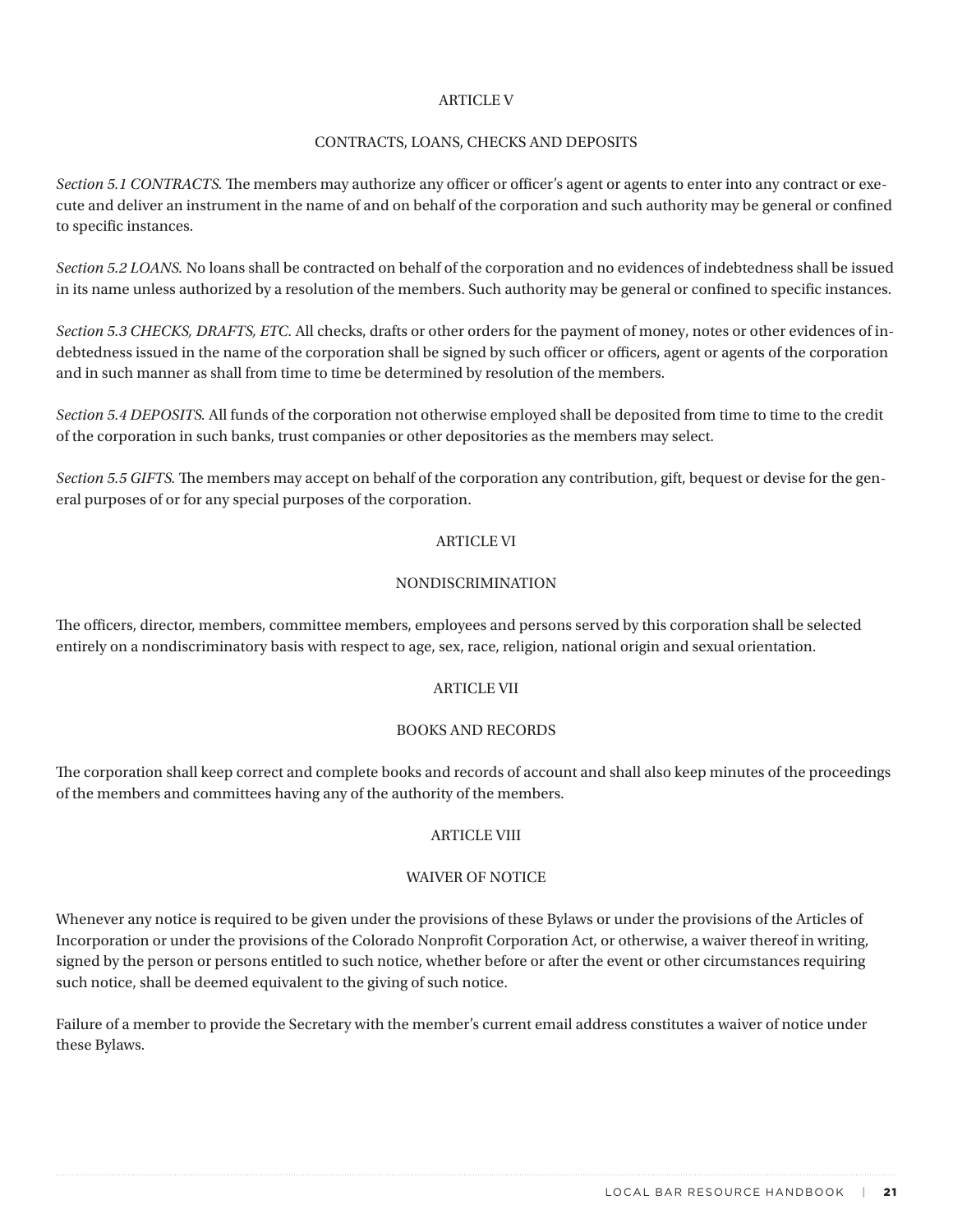#### ARTICLE IX

# **AMENDMENTS**

These Bylaws may be altered, amended or repealed and new Bylaws may be adopted by a majority of the members present at any meeting of the members at which a quorum is present.

# ARTICLE X

# EXECUTIVE COMMITTEE

*Section 12.1 APPOINTMENT.* The officers of the corporation shall constitute an Executive Committee. The designation of such Committee and the delegation thereto of authority shall not operate to relieve the members of any responsibility imposed by law.

*Section 12.2 AUTHORITY.* The Executive Committee, when the members are not in session, shall have and may exercise all of the authority of the members except to the extent, if any, that such authority shall be limited by the resolution appointing the Executive Committee and except also that the Executive Committee shall not have the authority of the members in reference to amending the

Articles of Incorporation, adopting a plan of merger or consolidation, recommending to the members the sale, lease or other disposition of all or substantially all of the property and assets of the corporation otherwise than in the usual and regular course of its business, recommending to the members a voluntary dissolution of the corporation or a revocation thereof, or amending the Bylaws of the corporation.

*Section 12.3 TENURE AND QUALIFICATIONS.* Each member of the Executive Committee shall hold office until the next regular annual meeting of the members following his or her designation and until his or her successor is designated as a member of the Executive Committee and is elected and qualified.

*Section 12.4 MEETINGS.* Regular meetings of the Executive Committee may be held without notice at such time and places as the Executive Committee may fix from time to time by resolution. Special meetings of the Executive Committee may be called by any member thereof upon not less than one day's notice stating the place, date and hour of the meeting, which may be written or oral, and if mailed, shall be deemed to be delivered when deposited in the United States mail addressed to the member of the Executive Committee at his or her business address, and, if emailed, notice shall be deemed to be delivered upon sending an email to the email address on file with the CDBA Secretary. Any member of the Executive Committee may waive notice of any meeting and no notice of any meeting need be given to any member thereof who attends in person. The notice of a meeting of the Executive Committee need not state the business proposed to be transacted at the meeting.

*Section 12.5 QUORUM.* A majority of the members of the Executive Committee shall constitute a quorum for the transaction of business at any meeting thereof, and action of the Executive Committee must be authorized by the affirmative vote of a majority of the members present at a meeting at which a quorum is present.

*Section 12.6 INFORMAL ACTION BY EXECUTIVE COMMITTEE.* Any action required or permitted to be taken by the Executive Committee at a meeting may be taken without a meeting if a consent in writing setting forth the action so taken shall be signed by all of the members of the Executive Committee entitled to vote with respect to the subject matter thereof. An email from a member of the Executive Committee shall constitute signed written consent.

*Section 12.7 VACANCIES.* Any vacancy in the Executive Committee may be filled by a resolution adopted by a majority of the full membership.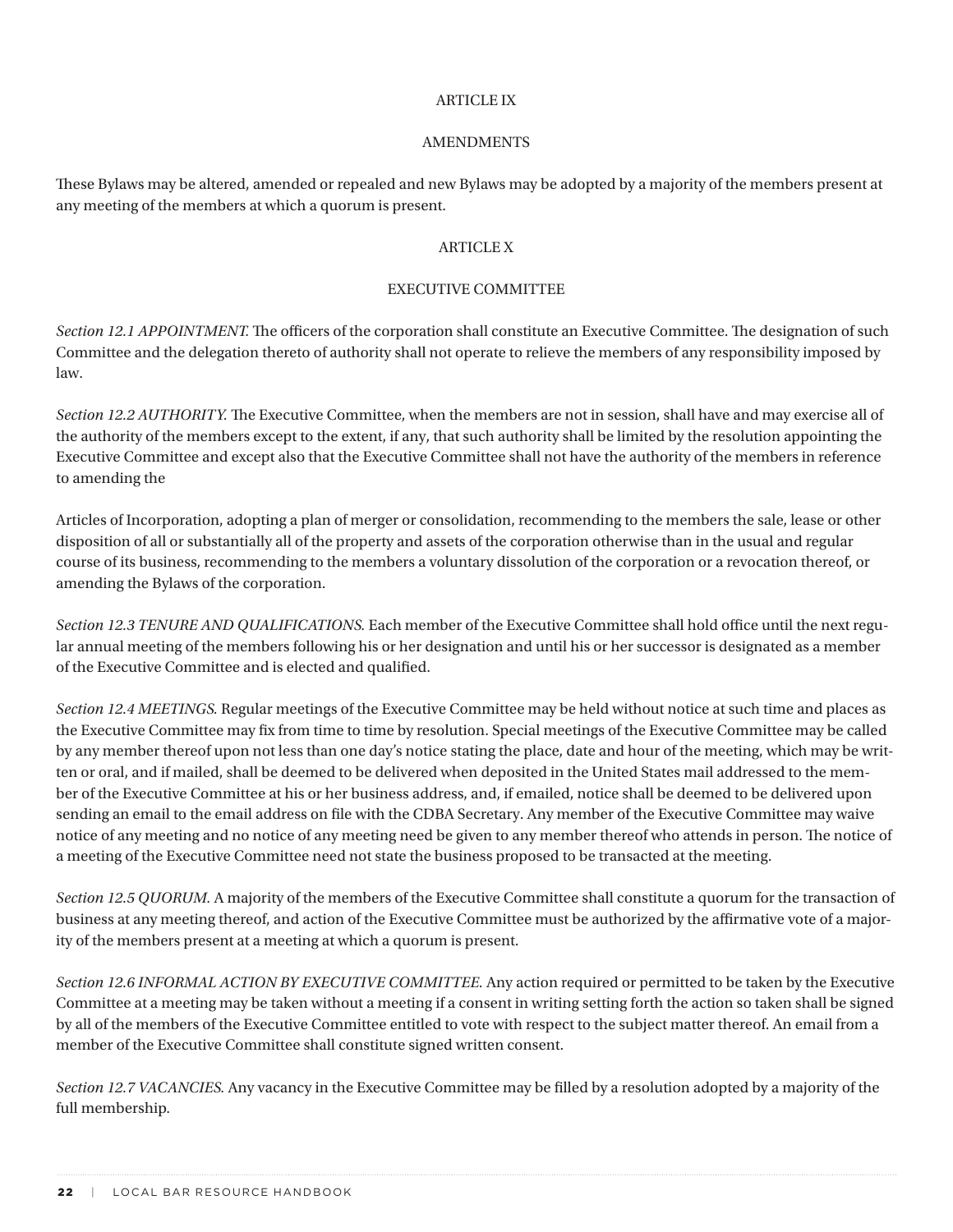*Section 12.8 RESIGNATIONS AND REMOVAL.* Any member of the Executive Committee may be removed at any time with or without cause by resolution adopted by a majority of the full membership. Any member of the Executive Committee may resign from the Executive Committee at any time by giving written notice to the President or Secretary of the corporation, and unless otherwise specified therein, the acceptance of such resignation shall not be necessary to make it effective.

*Section 12.9 PROCEDURE.* The Executive Committee shall elect a presiding officer from its members and may fix its own rules of procedure which shall not be inconsistent with these Bylaws. It shall keep regular minutes of its proceedings and report the same to the members for their information at the meeting thereof held next after the proceedings shall have been taken.

*Section 12.10 OTHER COMMITTEES.* Other committees not having and exercising the authority of the members in the management of the corporation may be appointed in such manner as may be designated by a resolution adopted by a majority of the members present at a meeting at which a quorum is present. Except as otherwise provided in such resolution, members of each such committee shall be members of the corporation and the President of the corporation shall appoint the members thereof. Any member thereof may be removed by the person or persons authorized to appoint such member whenever in their judgment the best interests of the corporation shall be served by such removal.

# **CERTIFICATE**

I hereby certify that the foregoing Bylaws, consisting of nine pages, constitute the Bylaws of the Continental Divide Bar Association, adopted by the members of the corporation as of June 24th, 2009.

Secretary

\_\_\_\_\_\_\_\_\_\_\_\_\_\_\_\_\_\_\_\_\_\_\_\_\_\_\_\_\_\_\_\_\_\_\_\_\_\_\_\_\_\_\_\_\_\_\_\_\_\_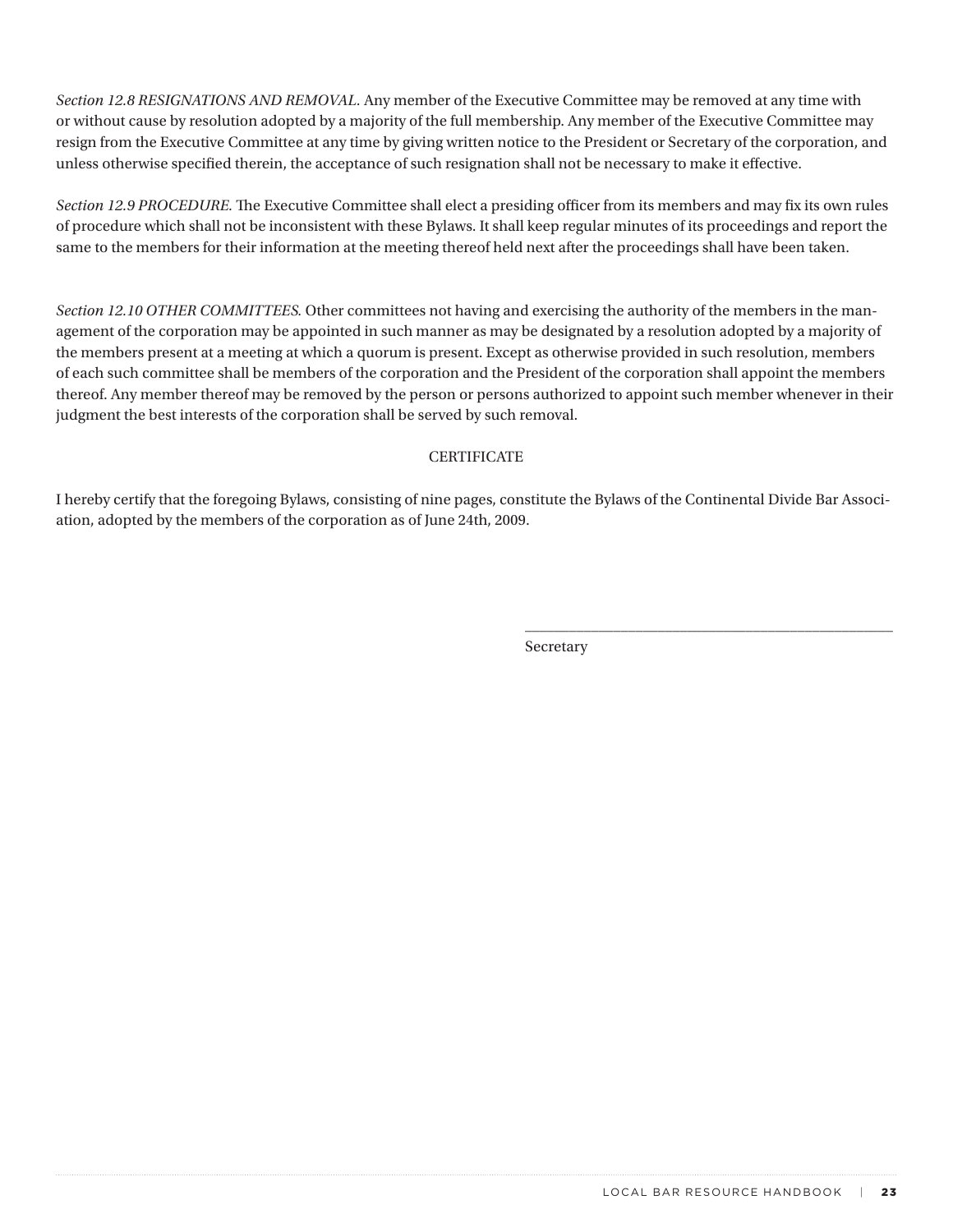# AGENDA — YOUR BAR ASSOCIATION NAME — WEBSITE November 12, 2018, CITY, Colorado

# VENUE LOCATION and Address Agenda Items

- I. Call to Order and Welcome of Guests
- II. Review and Approval of Meeting Minutes from Prior meeting Reminder to bar members that all meeting minutes are posted at the website address a couple weeks after each meeting for your review.
- III.Court Administrator Comments
- IV. Access to Justice Committee, Law day committee, or any other committees or task forces that can report on progress to the members
	- a. Members of the the ATJ committee ( name your committee members here so members can reach out to them ) met on November 6 with to discuss the needs of our litigants.
	- b. Modest means Attorney List
	- c. Mediator list
	- d. Law day coordinator and contact information
- V. Treasurer's Report
	- a. Quarterly Financial Report
- VI.Old Business
	- a. List any items that you have been working on since the last meeting, it could be legal aid donations, community service projects, networking opportunities
- VII. New Business:
	- a. News in the local bar
	- b. STUDENT MEMBERS We now accept Student members, so encourage your associates. We would also like to get a committee to do outreach to the schools. We would like to get a few people to do some informal presentations and meetings at DU and CU
	- c. Volunteer All 2018 dates have been posted so please sign up for:
		- i. Mediation in County Small Claims Court
		- ii. County Legal Advice Clinic
		- iii. SKYPE CLINIC home or office. The litigants will come to a location manned by legal aid staff and you can continue to work in between the clients that show up for the clinic. Where to sign up.
		- iv. HABITAT FOR HUMANITY
	- d. Legal Aid Donation
		- i. Will the bar donate to Legal aid in the form of money, equipment, member time?
		- ii. Bench/bar events upcoming- schedule meetings where the Bench and the local bar can regularly interact or address certain topics.
	- e. CBA Board of Governors Report
		- i. The last meeting was \_\_\_\_\_. Your BOG representatives are: \_\_\_\_\_\_, \_\_\_\_\_. Use this opportunity to communicate between the CBA, Board of Governors, and your local bar.
	- f. Pro Bono Commitment- Identify the deadline to email Justice to notify that you will be participating in the Pro Bono
	- Commitment is or that you have achieved your goal of 50 hours.
	- g. Mentoring/Professionalism/Lunch with Judge
		- i. The following dates are available for lunch with the following judges:
		- ii. Ryann Peyton CAMP presentation for mentoring matches –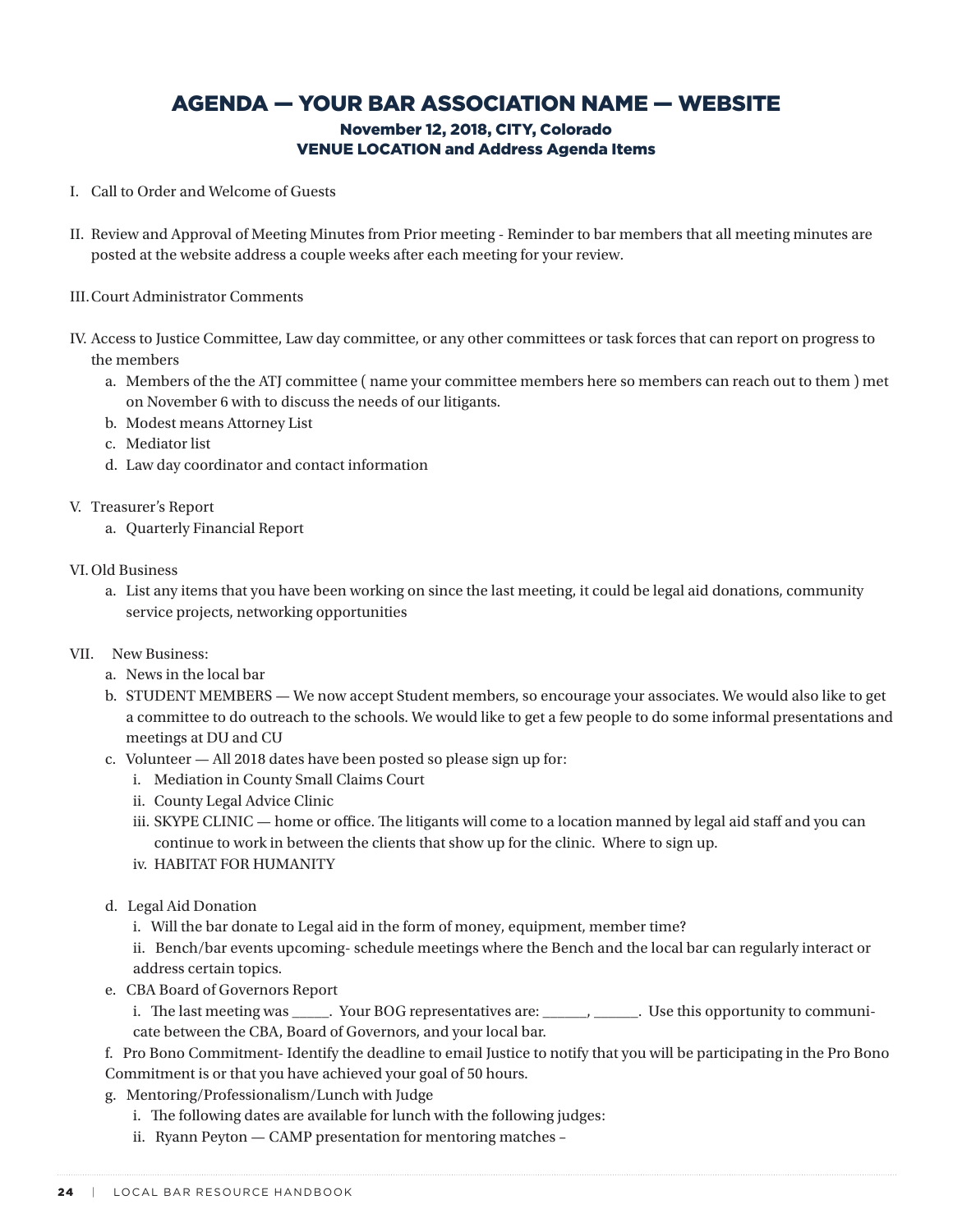- h. Probation Presentation
	- i. Interstate Compact how it works for your criminal clients presented by \_\_\_\_\_\_
	- j. UPCOMING EVENTS
	- i. Retirement party for judge on \_\_\_\_\_\_ at \_\_\_\_\_\_\_\_\_\_
	- ii. Board Elections will be held at the next meeting
	- iii. Next meeting to the members -date provided
	- iv. Ski Day/golf day with YLD
	- v. Holiday party, coffee socials, etc?
	- vi. Lunch with a judge
	- vii. Coffee dates
- k. Miscellaneous New Business
- l. President news
- m. CBA NEWS
- n. CLE that the members would be interested in father input
- VIII. Judge's News
	- a. Judge Comments
- IX. Adjourn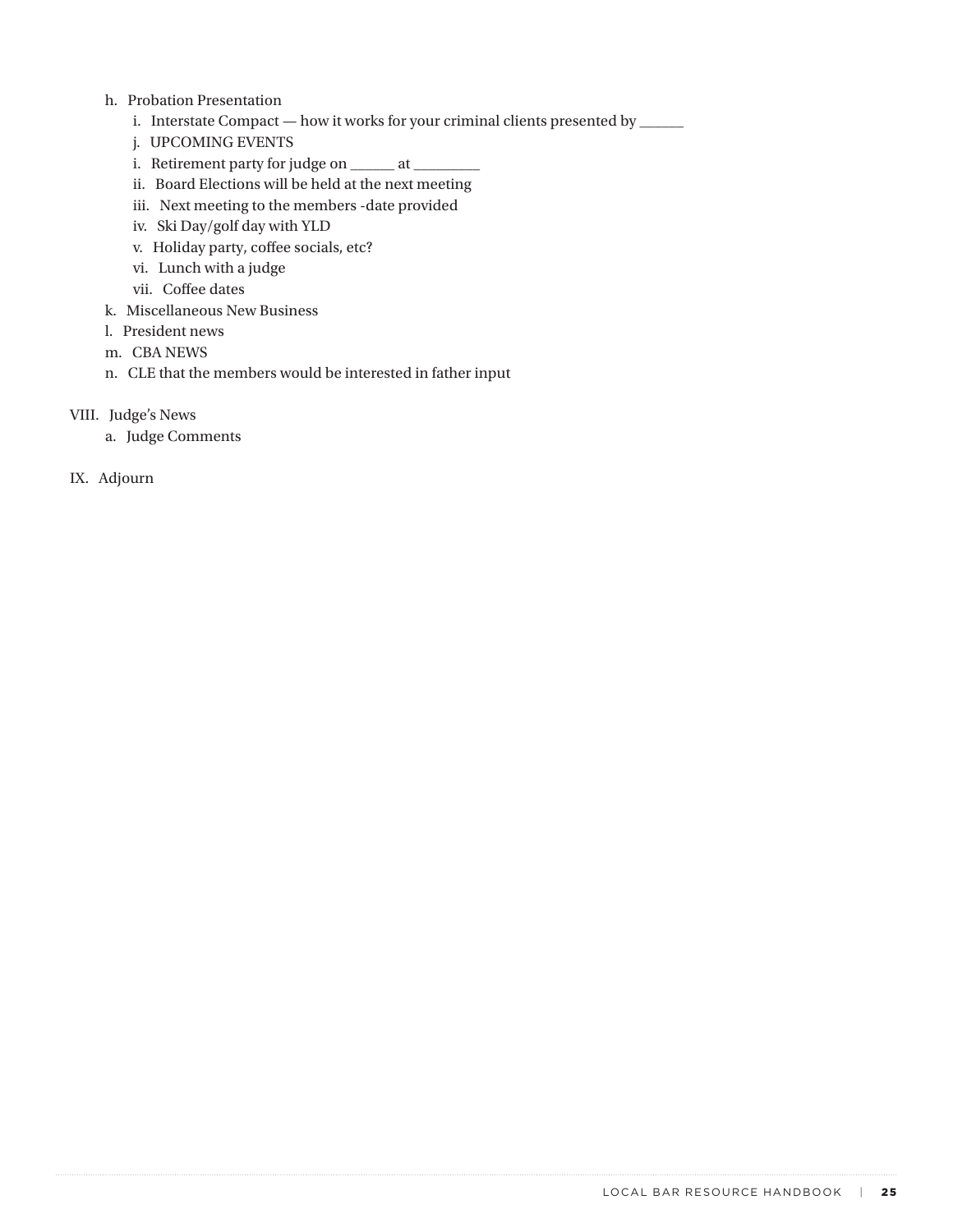# **SOCIAL MEDIA POSTING FORM**

| 1. Type of Post         |  |
|-------------------------|--|
| $\Box$ General post     |  |
| $\square$ Event         |  |
| $\Box$ Other            |  |
| 2. Dates to Post        |  |
|                         |  |
|                         |  |
| 3. Content              |  |
|                         |  |
| b. Text (2-3 sentences) |  |
|                         |  |
|                         |  |
|                         |  |
|                         |  |
| c. Link:                |  |
|                         |  |

4. Photo/images

Email completed form to Shelby Knafel at sknafel@cobar.org.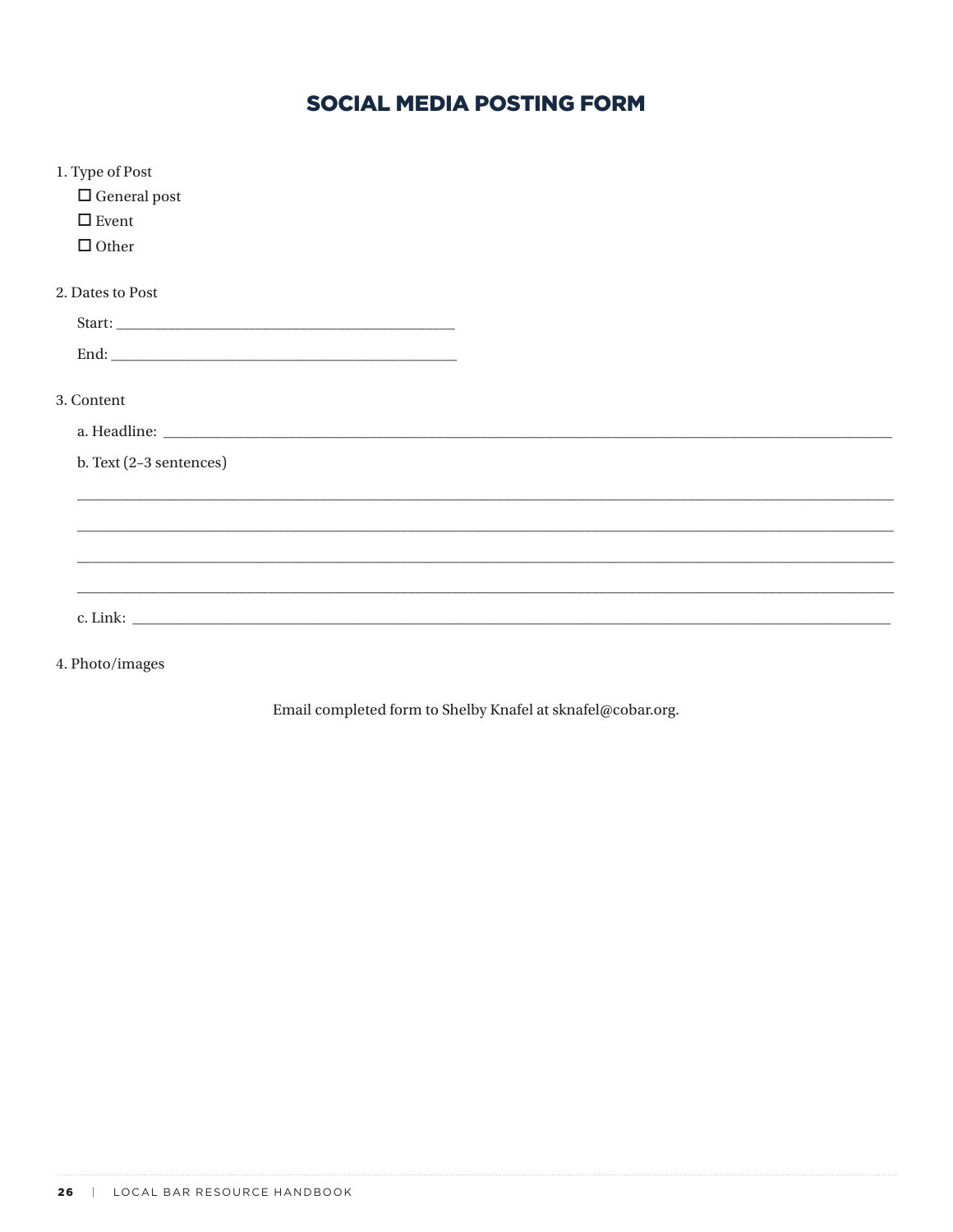# CLE Planning Guide

**Introduction:** This is intended as an overview for preparing one- to two-hour practical CLE. The format is informal and smaller in size (limit to 25–50 participants).

# **Pre-Event Checklist:**

- $\Box$  Topic, presenter(s), location, date & time are set
- $\square$  CBA has marketed the event and applied for CLE credit
- $\Box$  Pre-event meeting scheduled with the speaker(s) to discuss general outline
- $\square$  Micro-volunteers engaged
- $\Box$  Food is pre-ordered and there is a plan for delivery or pickup; case of water
- $\square$  New member sign-up sheets and promotional materials (shwag) for the event
- $\Box$  CLE accreditation sheets for the event

# **Steps:**

- **1. Choose a topic:** one generally applicable to all Section members.
- **2. Select a speaker:** meet with the presenter for lunch or coffee in advance to discuss the format and an outline of the topic the speaker will cover; describe the expected audience.
- **3. Location:** preferably where the speaker is located, i.e., the judge/speaker's courtroom.
- **4. Scheduling:** Try to schedule the event at least a month in advance to allow sufficient time to promote the event and obtain CLE accreditation. Scheduling the event over a lunch hour seems to work well, e.g., 11:00 – 1:00. An early breakfast CLE is another option. End of the day is not as popular.
- **5. Stakeholder(s):** One of the section goals it to increase diversity and work with other groups. Is this an event that can partner with a local or specialty bar? A YLD group? Partnering not only decreases costs, but it helps reach a wider audience of potential section members.
- **6. Pricing and funding:** \$15–30 for CBA Section members; enough to cover the cost of food and beverages depending upon where the event is being held.
- **7. Food and beverages:** Check with the host location/presenter for what is allowed. E.g., will the judge allow outside food in his/her courtroom? Can you get past security? An easy way to do this is preorder lunch boxes from Panera or a similar chain. CBA staff can arrange this for you and make the payment. Don't forget drinks – bottles of water are the simplest.
- **8. Marketing and CLE credit:** Once you have all the details of the event, including a descriptive title and a bullet point list of topics, CBA staff can prepare the marketing materials, start promoting, and apply for CLE accreditation.
- **9. Introduction and plug for the Litigation Section:** The Section Council member(s) organizing the CLE should introduce the speaker and topic, and also briefly describe the Section, its goal to improve that practice area, and encourage membership.

# **Secondary Considerations:**

- **1. Micro-engagement opportunities**: Do you need help setting up the event, picking up food, greeting attendees? These CLEs are a great opportunity to engage our members with micro- volunteerism. Think about small tasks that we can ask of members/attendees to get them involved. These can be as small as joining our social media sites or writing a small review of the CLE for our newsletter.
- **2. Signing up new members:** Bring signup sheets and promotional materials to the CLE. Talk to the attendees and make them feel welcome; invite them to join the Section.
- 3. Documenting the event: Take a few photographs that to use in a newsletter or on social media to promote the section. Get the names of who is in the photos.
- **4. Feedback:** Create an evaluation form to handout to determine the popularity and relevance of the event. An example of an evaluation form can be found in the Appendices. Ask for feedback from the presenters. Find out ways that we can improve for the next time and share them with the section. Update this document to include what works and what doesn't work.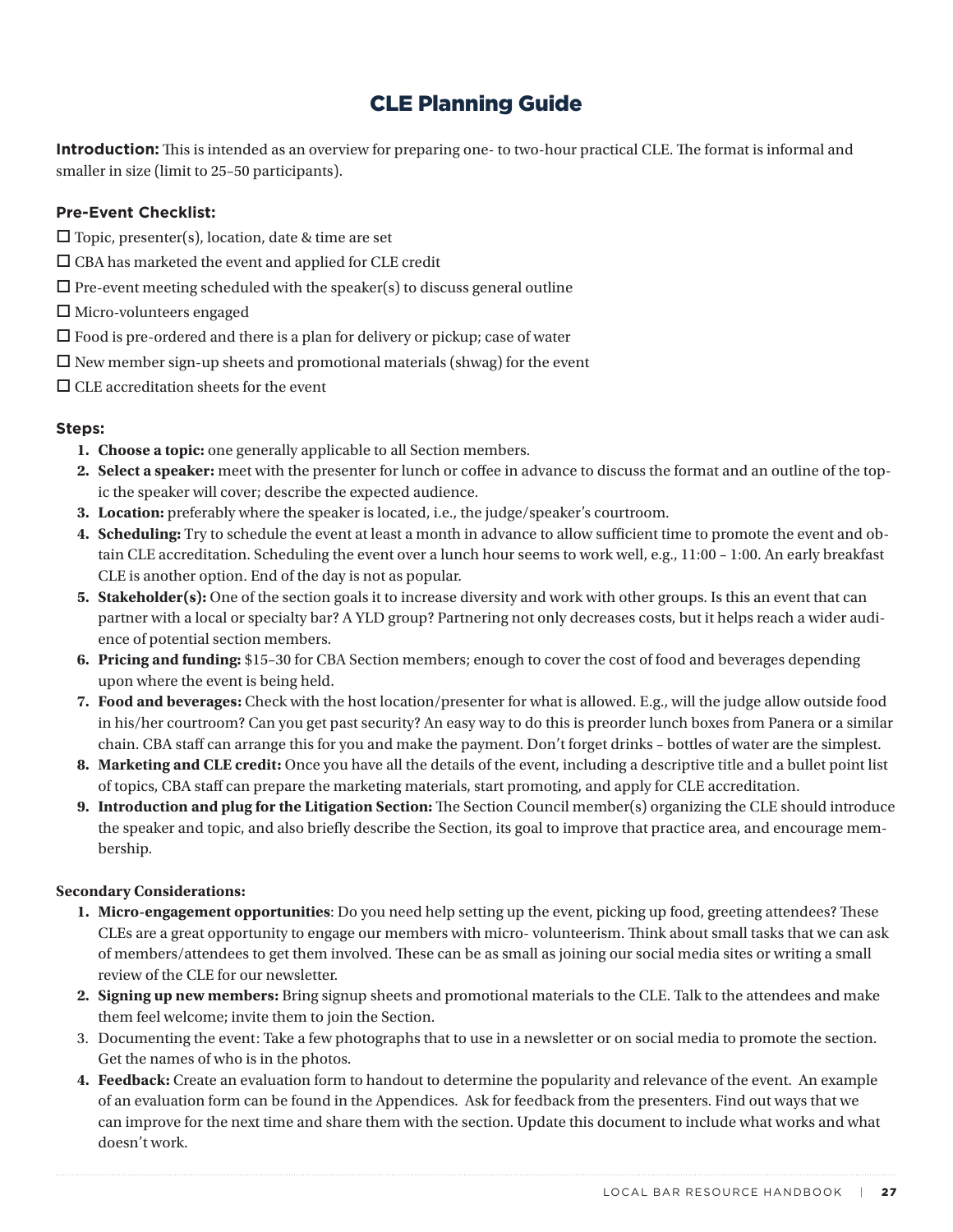# Event Planning Checklist

| <b>Date of Event</b>             |                      |
|----------------------------------|----------------------|
| <b>Estimate Guest Count</b>      |                      |
| <b>Budget for Event</b>          |                      |
| <b>Venue Cancellation Policy</b> | $\Box$ Yes $\Box$ No |
| <b>Deposit Required</b>          | $\Box$ Yes $\Box$ No |
| <b>Deposit Due Date</b>          |                      |
| A/V Needed?                      | $\Box$ Yes $\Box$ No |
| <b>Cost of Set-up</b>            |                      |
| <b>Service Fee Included</b>      | $\Box$ Yes $\Box$ No |
| <b>Food Total</b>                |                      |
| Liquor Total (if not cash bar)   |                      |
| <b>Tax Rate</b>                  |                      |
| <b>Total Due</b>                 |                      |
| <b>Total Due Date</b>            |                      |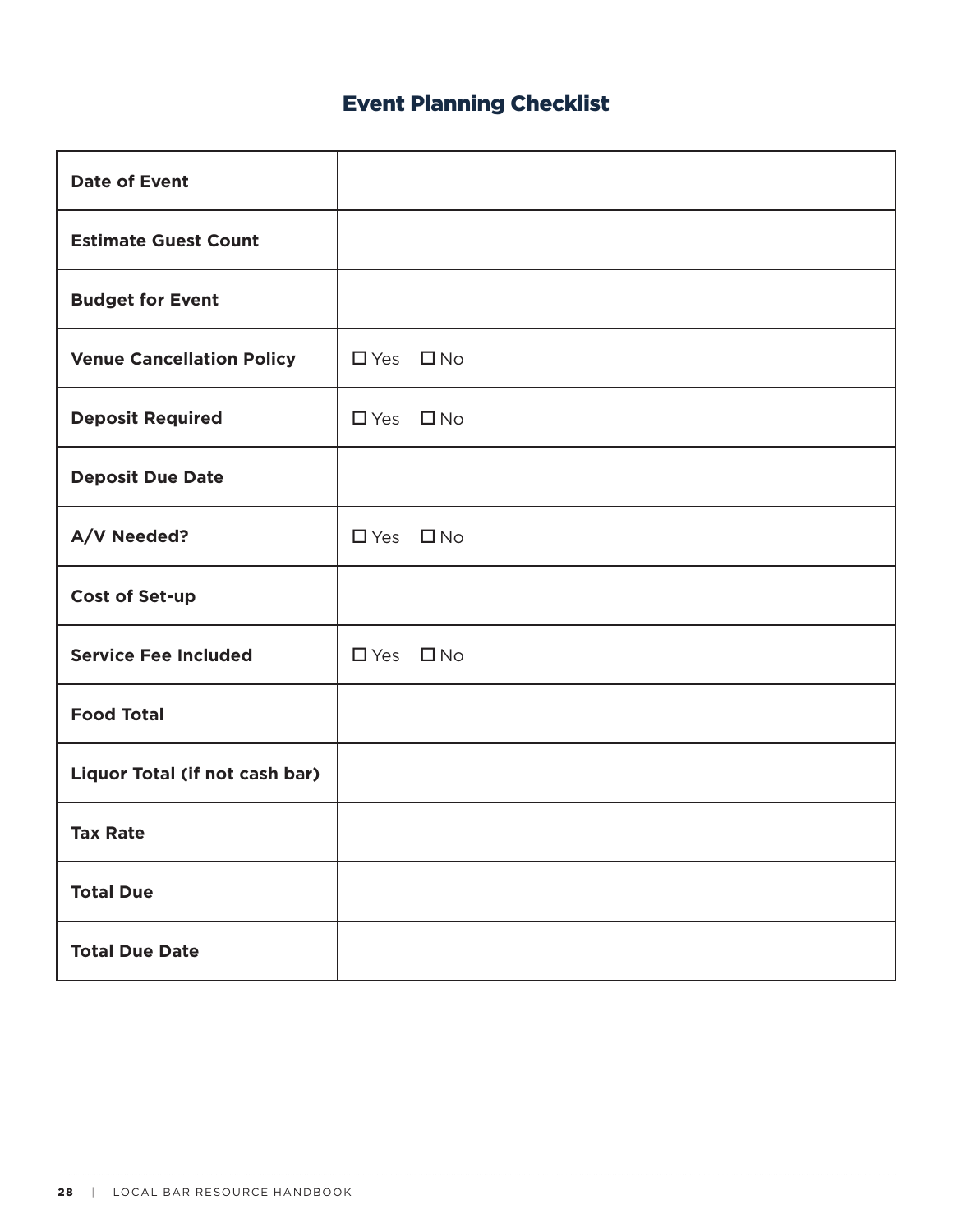# Mission Statement

*First Judicial District Bar Association*

The purposes of the Association shall be to enhance the practice of law within Jefferson County and Gilpin County, to promote professionalism and the administration of justice, to encourage legal education, to uphold the honor and dignity of the bar, to cultivate cordial relations among the legal community of Jefferson County and Gilpin County, to perpetuate the history of the profession and the memory of its members, to facilitate and improve the provision of legal services to the community, and to administer the budget for professional, social and community-oriented purposes.